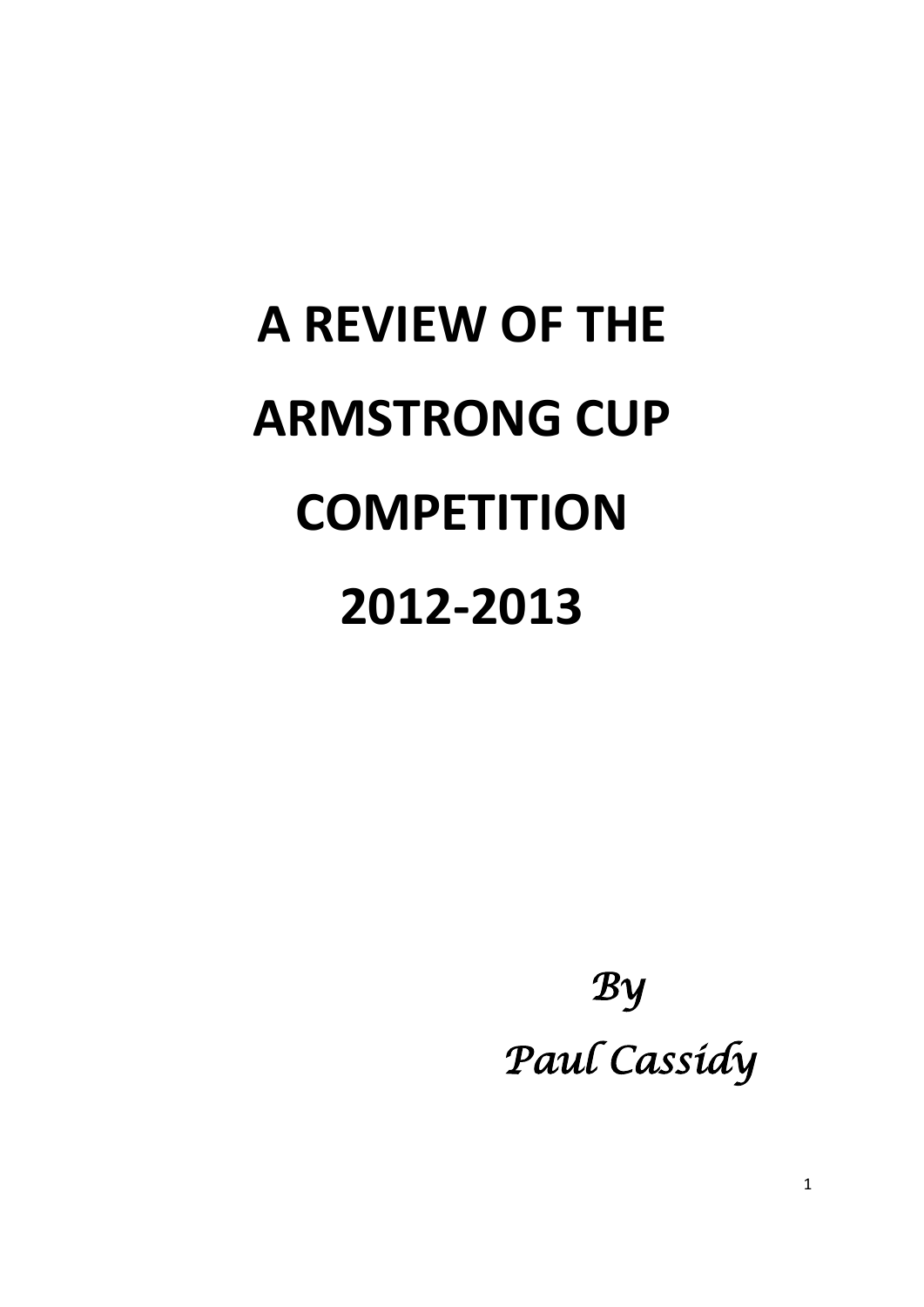#### **Foreword**

Shortly after the conclusion of the 2012-13 Leinster Leagues, I received a letter from Gerry Smith with a review, by Paul Cassidy, of the Armstrong Cup competition in that season.

Paul agreed to a suggestion that the review be published on the LCU website. However, a delay on my part meant that the 2013-14 season got underway before publication, and it seemed best to wait until the leagues, then in progress, had ended.

The careful analysis which went into the review is a service to the chess community and we are all indebted to Paul for his generosity in sharing the fruits of his labour. Thanks are also due to Gerry Smith for prompting the publication of the review.

*Charlie Talbot* Leinster Chess Union

June 2014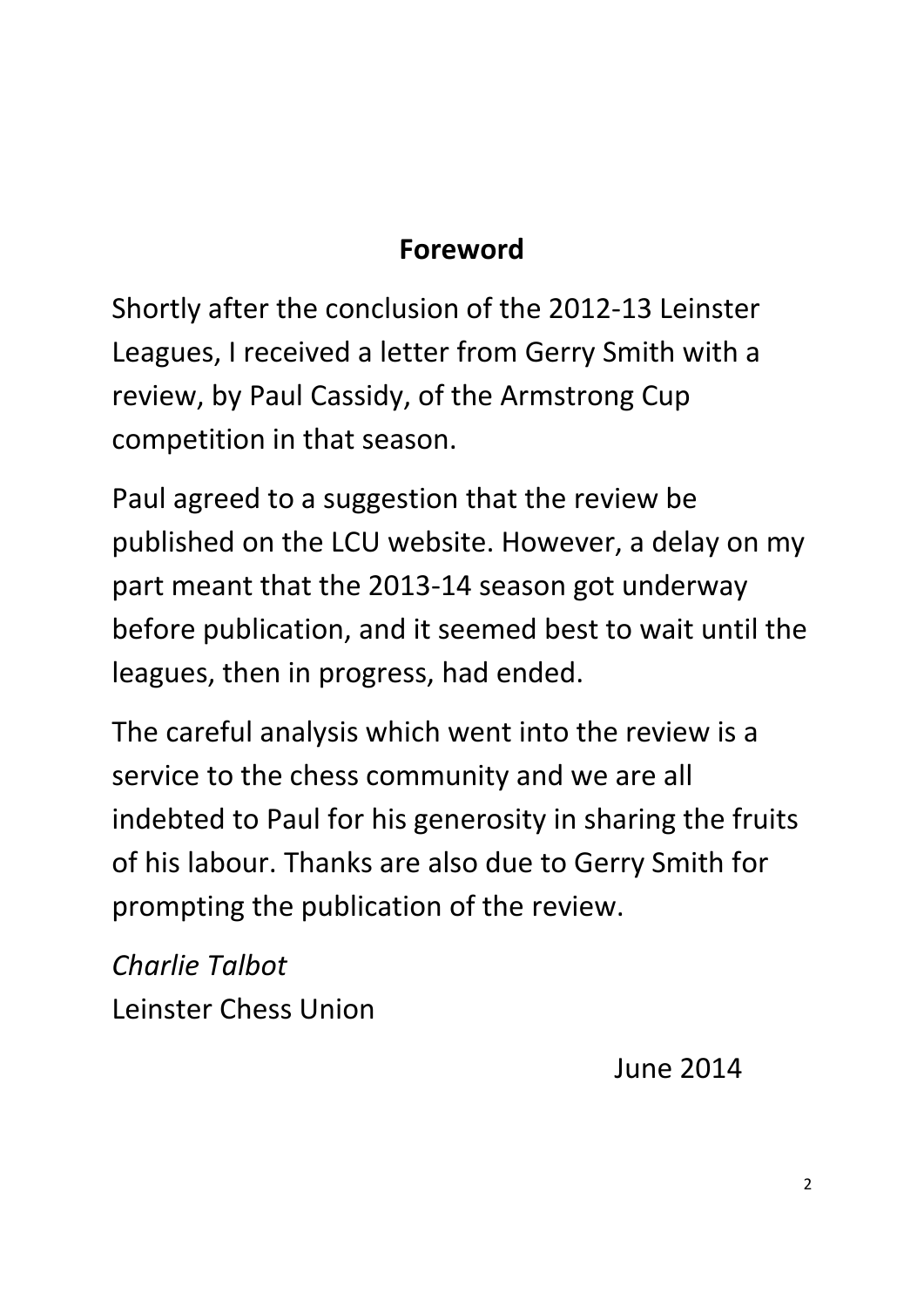#### **REVIEW OF ARMSTRONG CUP 2012-2013**

#### **1. INTRODUCTION**

#### **A. Basic Purpose of Document**

1. The basic purpose of this document is to show how the twelve Armstrong Cup teams performed by reference to their ratings. Section 2 of the document covers this aspect, showing performance against ratings for each team at individual board level 1-8 inclusive; their first four and last four boards; and their overall rating for the team as a whole.

2. My original intention was to produce an analysis for the Dun Laoire team to assess our performance and to see how we might make improvements for next year. I then expanded it to include all clubs as, hopefully, the information produced will also be helpful to them in evaluating their performance and planning for the future. I have, therefore, given the document to the LCU to circulate it generally if they wish.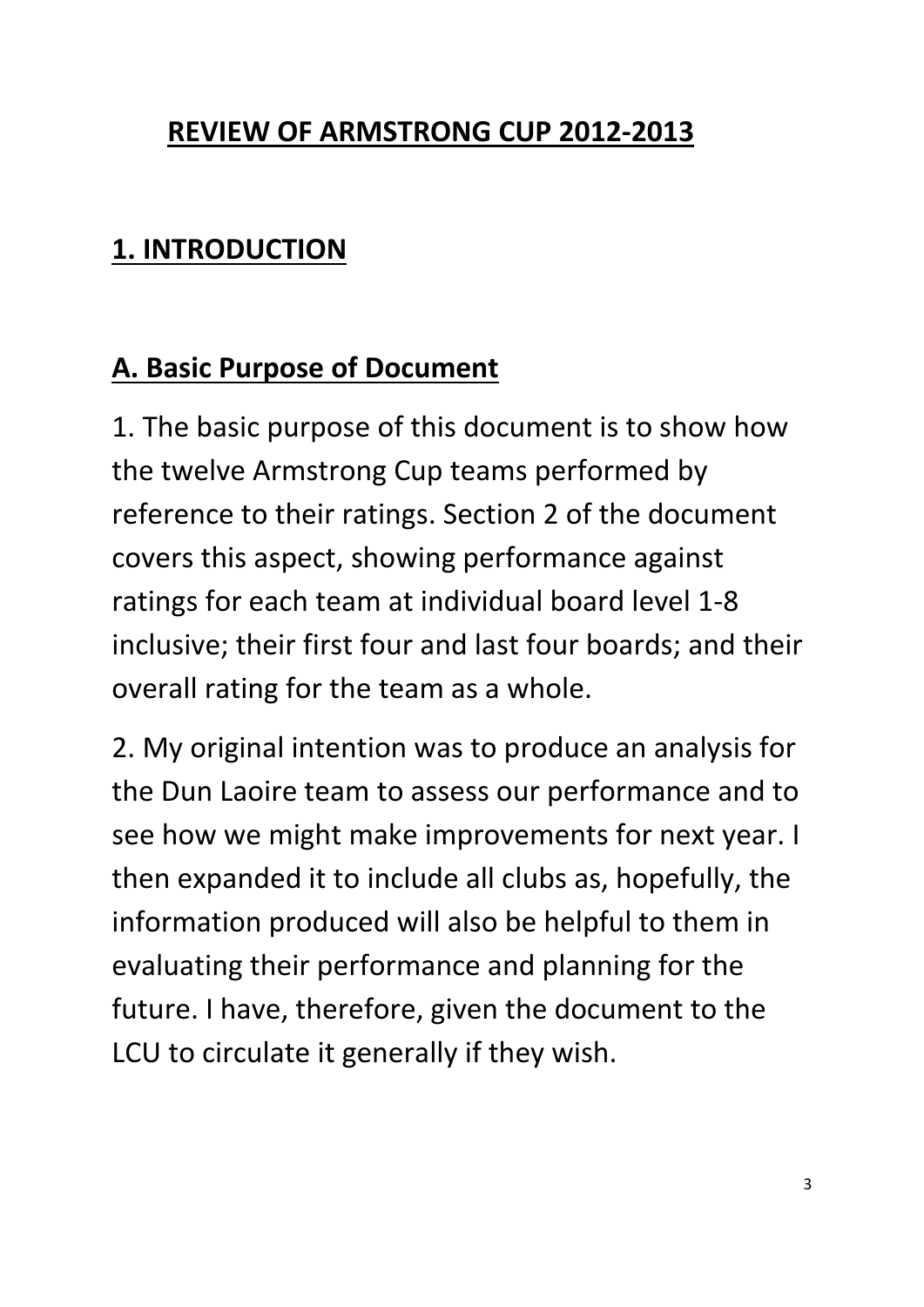3. The document throughout makes general comments on performance relative to ratings. I am solely responsible for such comments which, as indicated, are based exclusively on this yardstick and which are expressed in a neutral and non-personalised way.

4. Before moving to Part 2, I think it would be interesting to review generally the outcome of this season's Armstrong Cup which, as usual, was superbly organised by Peter Scott as Controller.

#### **B. Outcome of Armstrong Cup**

5. Phibsboro were worthy winners. They had a strength in depth throughout their team. A measure of this strength is the fact that they were the only team with an average rating in excess of 2,100 on Board 3: (only one other team, Gonzaga, had a rating of over 2,000 on that board). Despite a loss to a rejuvenated Kilkenny team in the ninth round and a late burst by Gonzaga, they never looked really threatened and made no mistakes on the run in.

6. Phibsboro have been the dominant team in the Armstrong Cup in recent years. In the 10 seasons since the 2003-2004 season (the first season for which LCU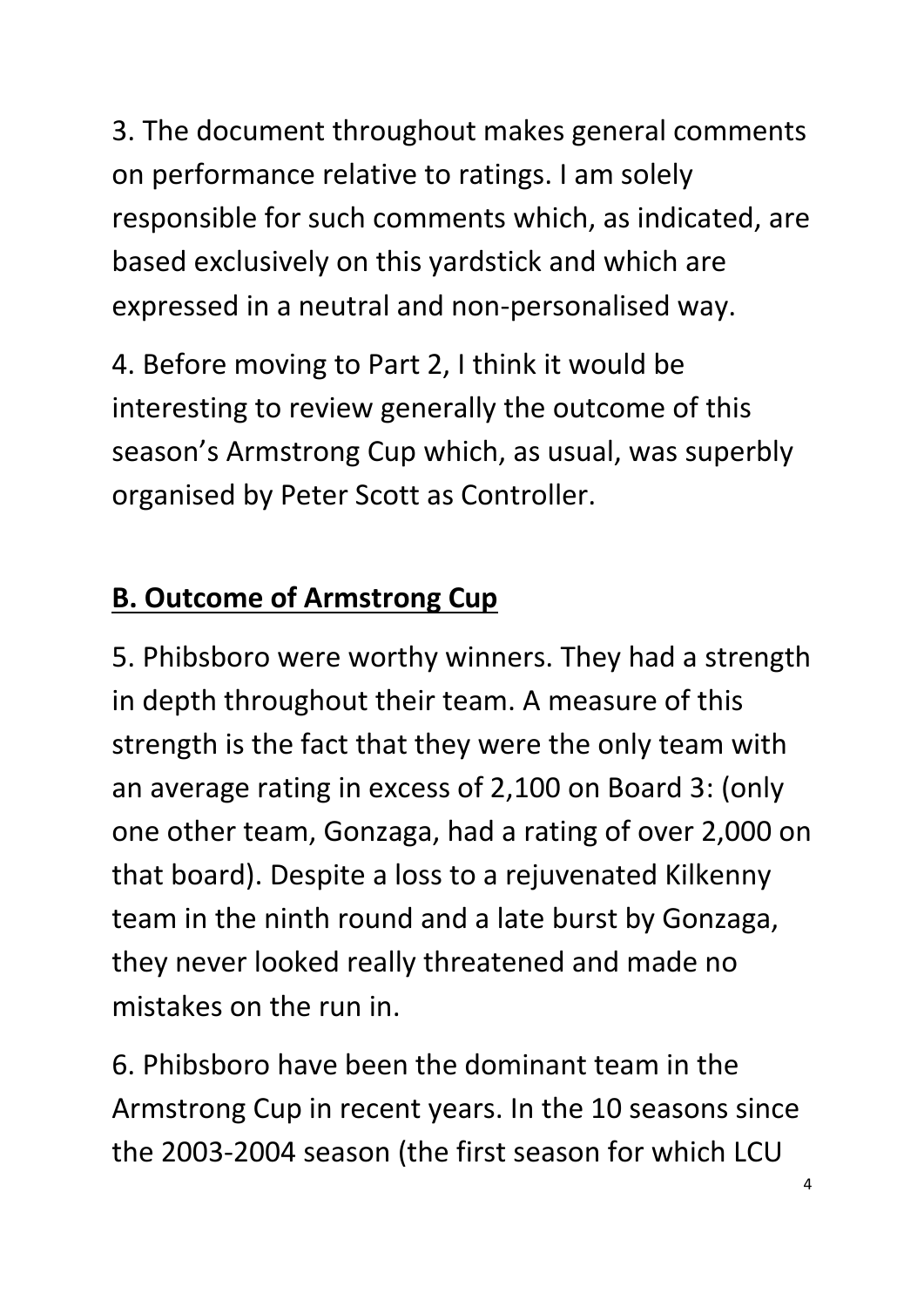on line statistics are available), they have won the title five times. They are followed by Rathmines with three titles and Elm Mount and Kilkenny with one each.

7. Gonzaga fully merited the runner up place. They lost their first two games but then came back strongly after Christmas, scoring 32.5 points from their five matches (the highest by any team). It was not enough, however, to catch Phibsboro.

8. In the ten seasons since the 2003-2004 season Gonzaga have finished runner up on four occasions, third three times, and second once. It is a great pity that they have not yet managed to take the title but their record suggests that their turn should come soon and, if so, they would be very popular winners.

9. Elm Mount were second at Christmas but then faded somewhat in the second half of the competition. They were, however, a worthy third.

10. The relegation battle was incredibly interesting and tense, undoubtedly the most exciting and close in all Armstrong competitions since 2003-2004.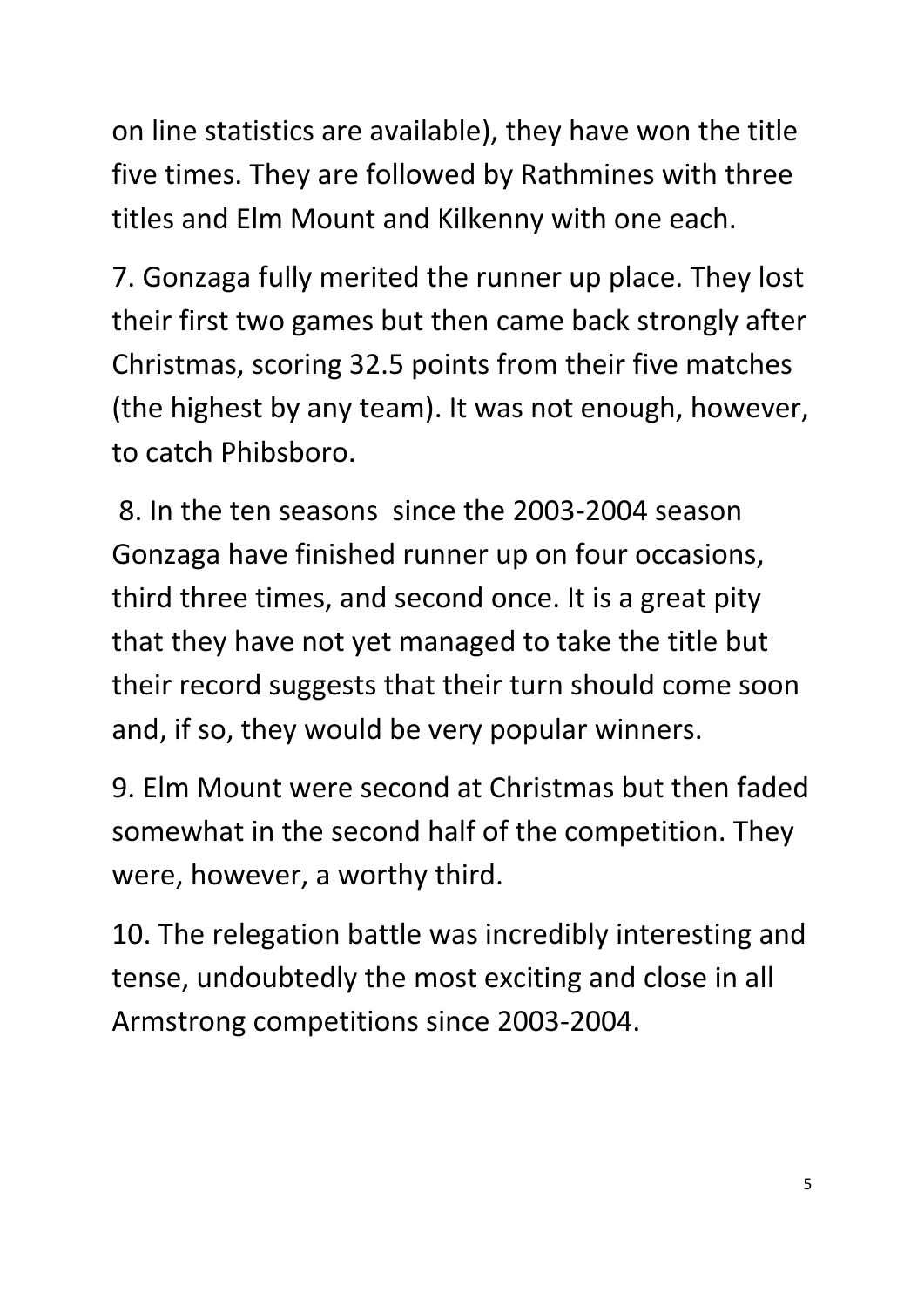11. Before the last round started, the following teams were in danger of taking the second relegation place (Rathmines B had already been relegated):

Dun Laoire 38.5 points (to play Dublin)

Rathmines A 36.5 points (to play St. Benildus)

Balbriggan 36 points (to play Trinity)

Dublin 34 points (to play Dun Laoire)

12. Dun Laoire and Dublin had six games to play in their match (two games had been played in advance, their results being included in the above point totals).

13. I have to say that I thought that the second relegation place would be filled by Balbriggan, Dublin or Dun Laoire. I expected Rathmines A to field a very strong team against St. Benildus and to comfortably get the 3 points they needed for safety. Instead, after a very exciting final round, they finished equal with Dublin on 39 points, losing out to them by reference to the result of their individual match, with Balbriggan and Dun Laoire just half a point ahead on 39.5 points.

14. Rathmines A might feel unlucky in that they conceded a walkover to St. Benildus in the last round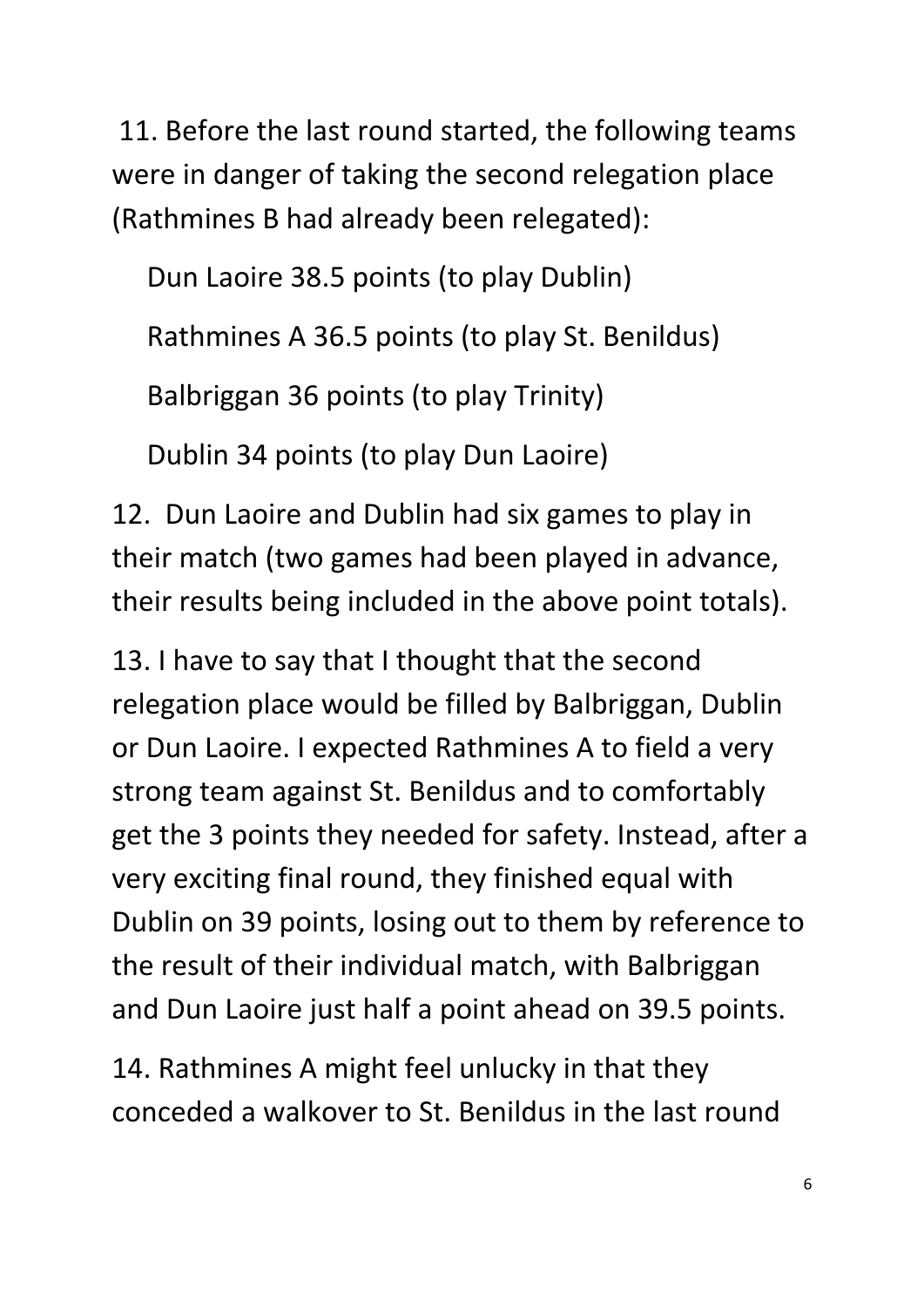due to the late arrival of one of their players. On the other hand, Dublin had been docked 2 points for defaults in earlier matches (they had actually scored 41 points from their games) and had also conceded a walkover in another match. Rathmines A had themselves also benefited from a walkover in their first round match against Rathmines B.

15. Dublin deserved a lot of credit for their powerful finish in scoring 12.5 points from their last two matches against Balbriggan and Dun Laoire. They had looked dead and buried before that. In one way, however, they were probably somewhat fortunate that they met two teams from the lower half of the league when they finally managed to field their strongest squad. Had they met teams in the top half, they might have dropped the half point which would have seen them relegated. They left their effort very late but they succeeded, which is the bottom line.

16. Rathmines A were probably unlucky in that their total of 39 points was the highest for a team relegated in all the seasons since LCU website statistics have become available from the 2003-2004 season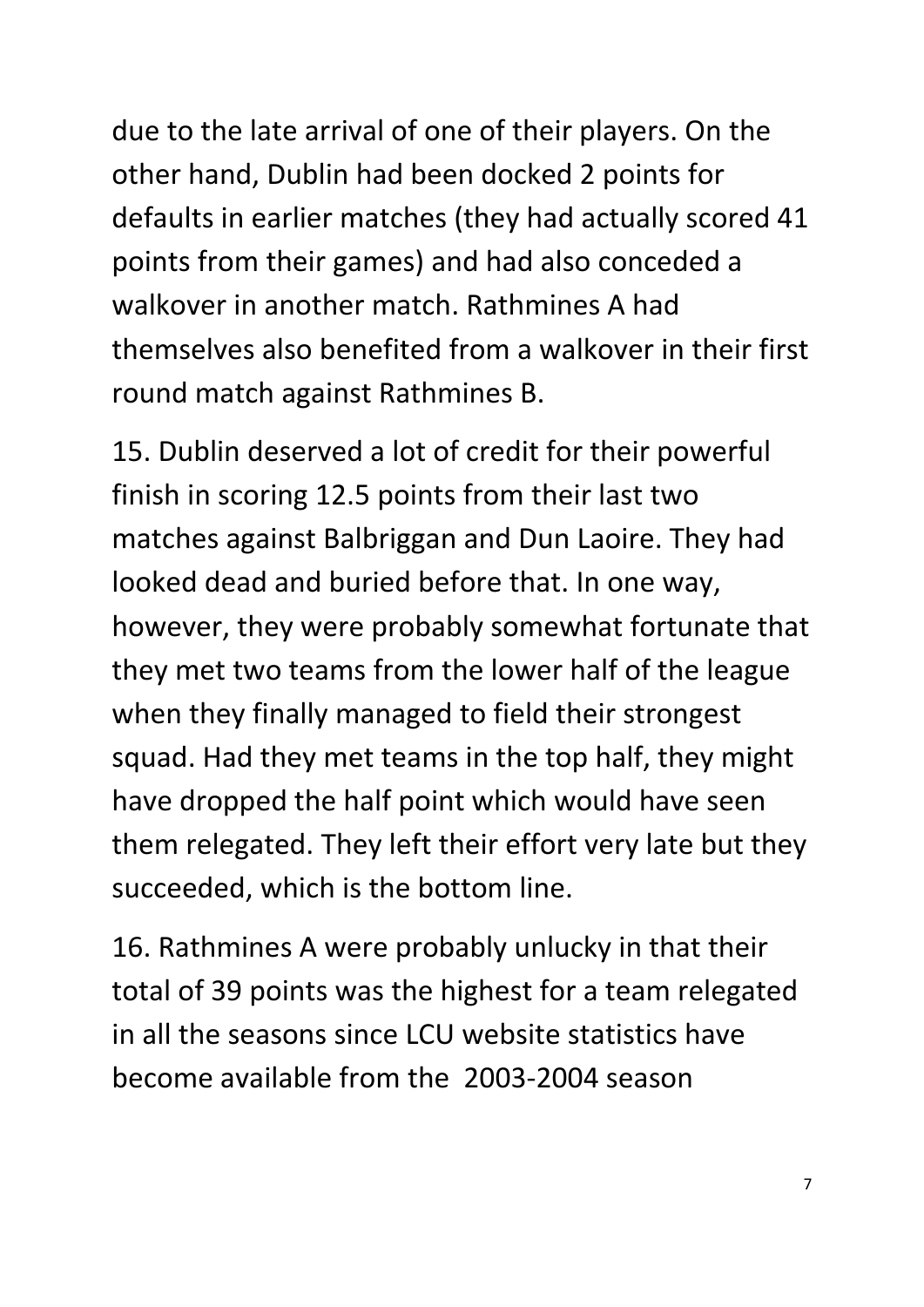onwards. The following gives the relevant point totals of relegated teams since 2003-2004:

# **Season Points** 2003-2004 22.5 and 37.5 2004-2005 25 and 31 2005-2006 18.5 and 22 2006-2007 16.5 and 33 2007-2008 23.5 and 27 2008-2009 24 and 32.5 2009-2010 29 and 30 2010-2011 30.5 and 32 2011-2012 31.5 and 32 2012-2013 27.5 and 39

17. The next highest points total for a relegated team was in the 2003-2004 season in which, incidentally, Rathmines A and Rathmines B were relegated (the only other season where two teams from the same club were relegated).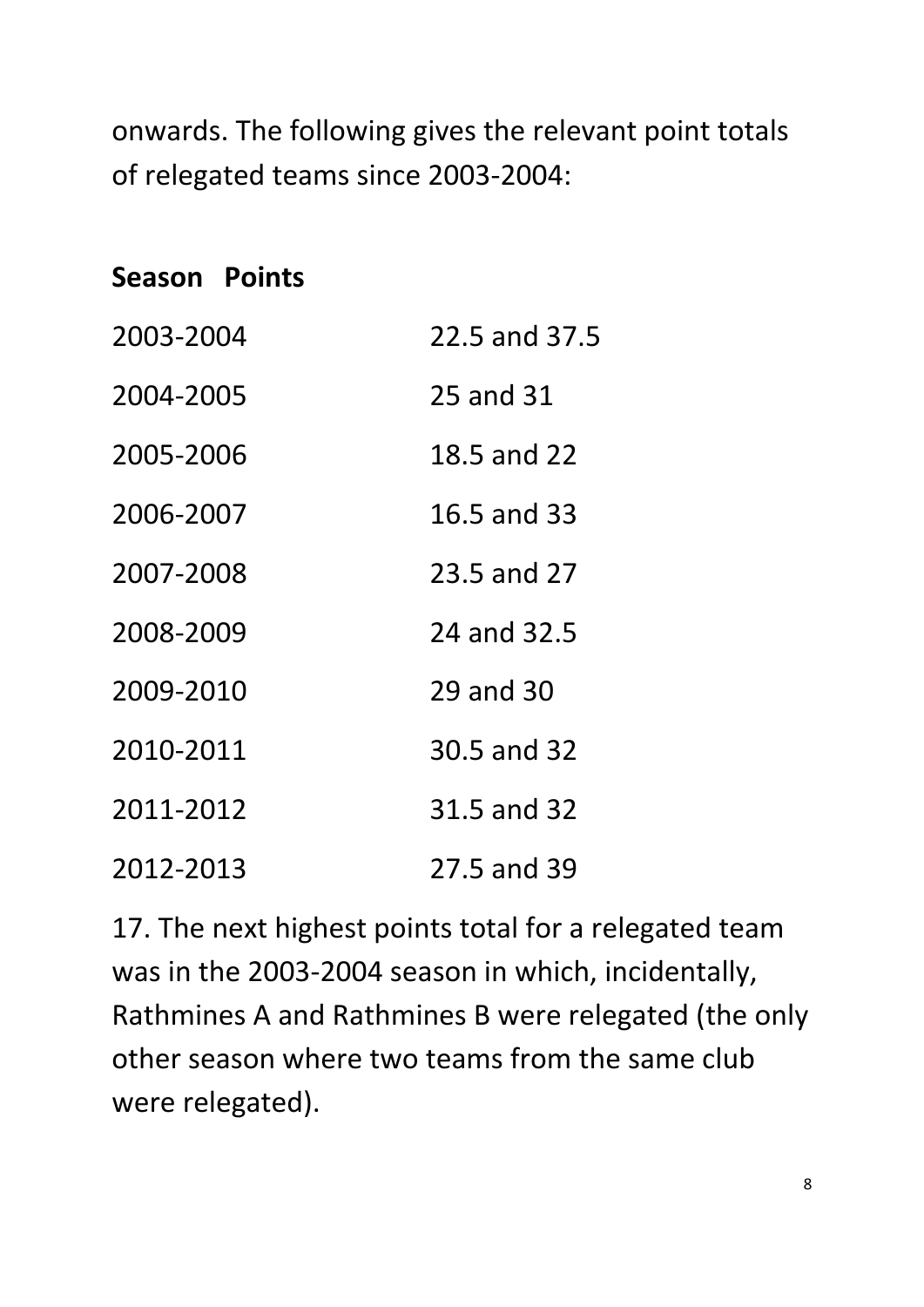#### **C. Other Interesting Statistics**

18. The following indicates the points scored by teams before and after Christmas:

| Team               |      | <b>Pre Christmas After Christmas</b> |
|--------------------|------|--------------------------------------|
| Phibsboro          | 35.5 | 24                                   |
| Gonzaga            | 28   | 27.5                                 |
| <b>Elm Mount</b>   | 30   | 18.5                                 |
| St. Benildus       | 25.5 | 21                                   |
| <b>Bray</b>        | 20.5 | 25.5                                 |
| Trinity            | 23.5 | 20                                   |
| Kilkenny           | 21   | 21                                   |
| <b>Balbriggan</b>  | 23.5 | 16                                   |
| Dun Laoire         | 26   | 13.5                                 |
| <b>Dublin</b>      | 17   | 22                                   |
| <b>Rathmines A</b> | 19   | 20                                   |
| <b>Rathmines B</b> | 17.5 | 10                                   |

19. The points before Christmas are from six matches and the points after Christmas are from five matches.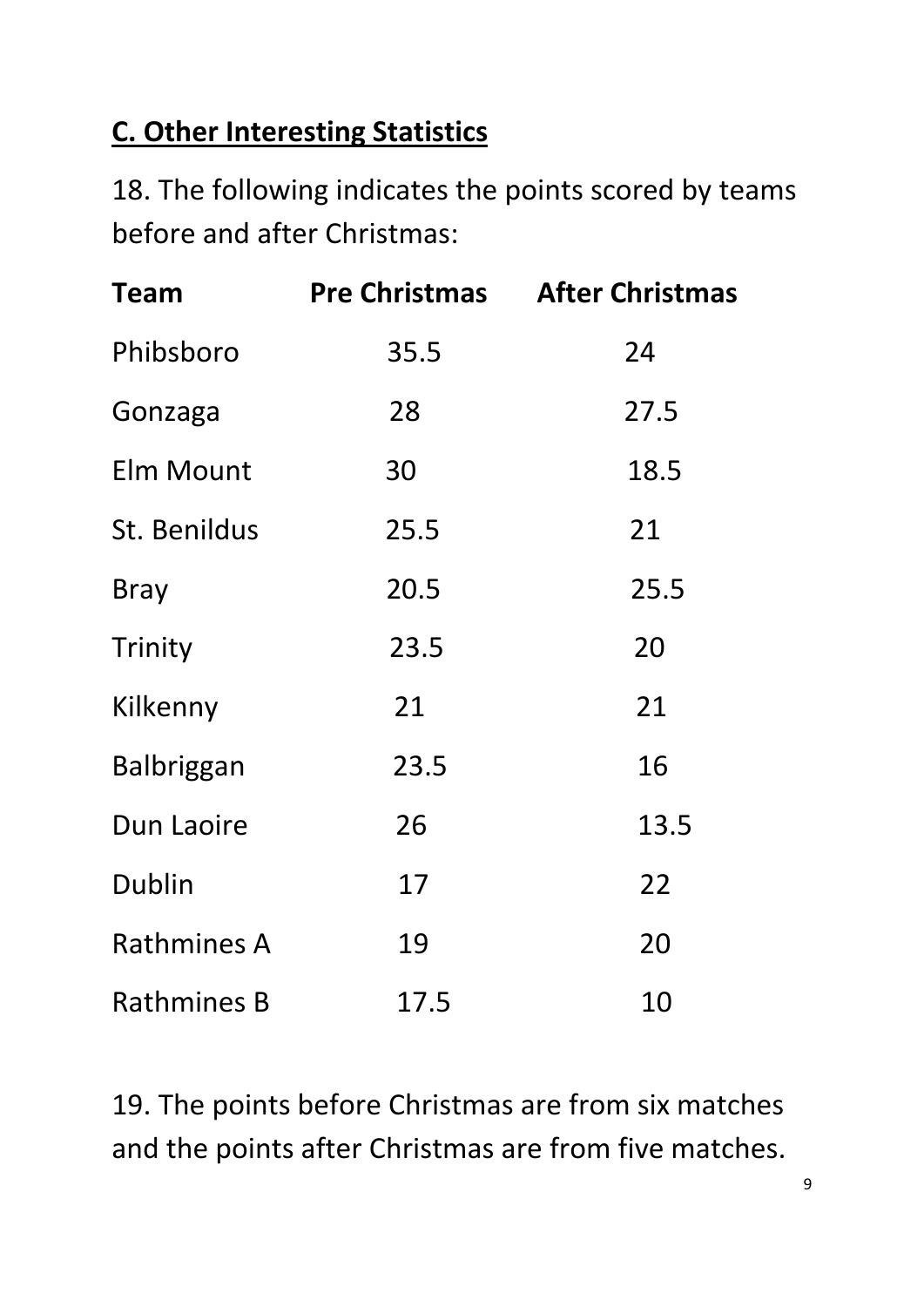20. Some features of the above table are worthy of comment. As indicated, Gonzaga made a strong burst after Christmas but it was not enough to bridge the gap with Phibsboro. Dublin also scored well after Christmas and did just enough to avoid relegation. At the other end, Dun Laoire did very badly after Christmas. From a position of fourth at Christmas they dropped to ninth place and finished just above the relegation zone. Elm Mount also suffered a significant decline in form after Christmas.

21. The following table indicates the wins, losses and draws of each team and what might have happened if the league had been decided on a soccer basis with 3 points for a win and 1 point for a draw:

| <b>Team</b>        | P  | W              | D              | L              | <b>PTS</b> |
|--------------------|----|----------------|----------------|----------------|------------|
| Phibsboro          | 11 | 10             |                | 1              | 30         |
| Gonzaga            | 11 | 7              | $\overline{2}$ | $\overline{2}$ | 23         |
| <b>St Benildus</b> | 11 | 8              |                | 3              | 24         |
| <b>Elm Mount</b>   | 11 | 6              | 3              | $\overline{2}$ | 21         |
| <b>Bray</b>        | 11 | 4              | 3              | 4              | 15         |
| Kilkenny           | 11 | $\overline{4}$ | $\overline{2}$ | 5              | 14         |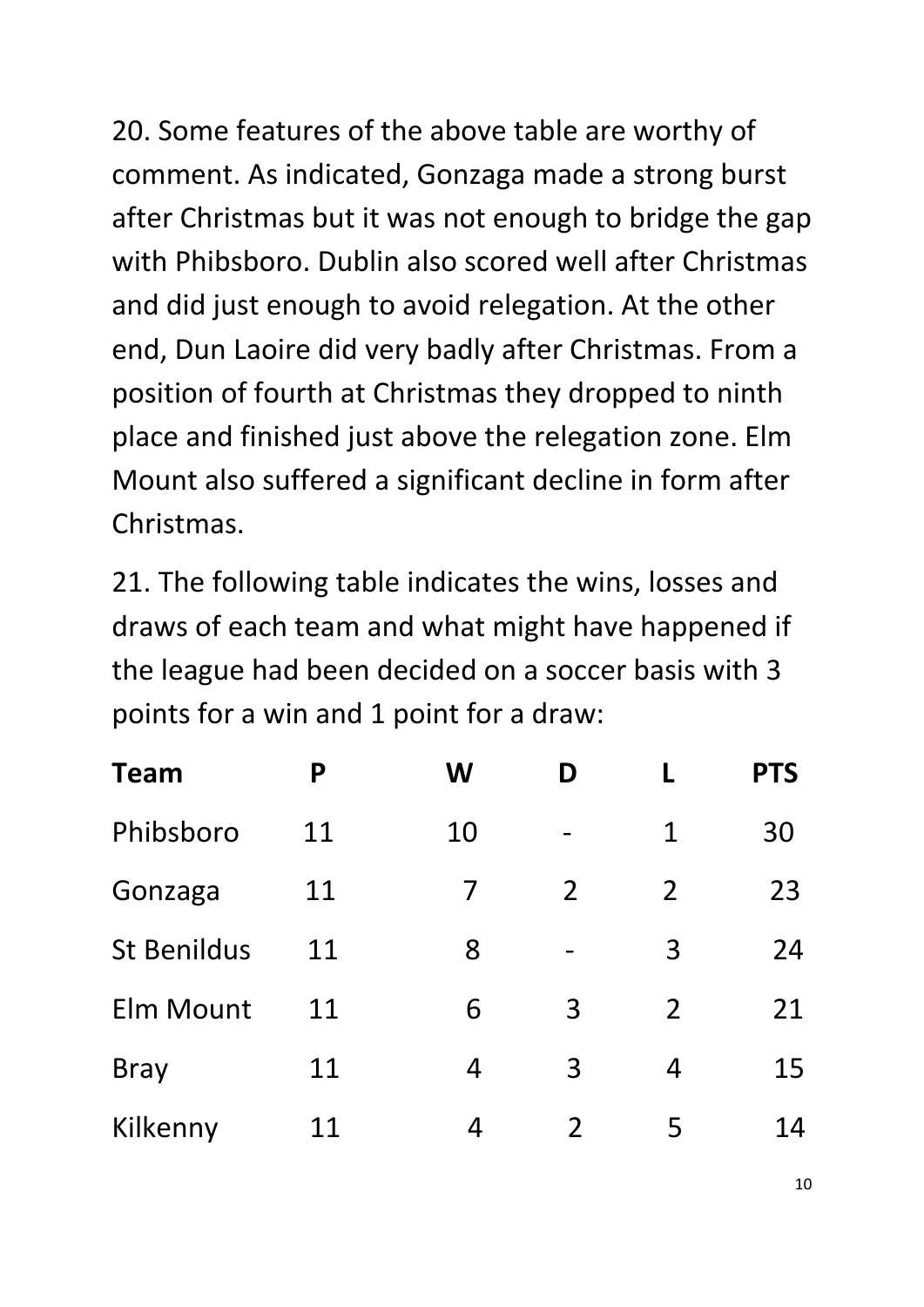| Balbriggan         | 11 | 4 | $\mathbf 1$   | 6 | 13 |
|--------------------|----|---|---------------|---|----|
| <b>Dublin</b>      | 11 | 4 | $\mathbf 1$   | 6 | 13 |
| <b>Rathmines A</b> | 11 | 4 | $\mathbf 1$   | 6 | 13 |
| Trinity            | 11 | 4 | 1             | 6 | 13 |
| Dun Laoire         | 11 | 1 | 4             | 6 |    |
| <b>Rathmines B</b> | 11 |   | $\mathcal{P}$ |   | 2  |

Note: The teams on 13 points are listed in alphabetical order.

22. As can be seen, under this system St. Benildus would have replaced Elm Mount in third position, Kilkenny would have gone ahead of Trinity and Dun Laoire and Rathmines B would have been relegated. Such a system is not, of course, being advocated. The above table has been produced solely as a matter of interest. The existing points system is a much fairer way of measuring consistency throughout the season.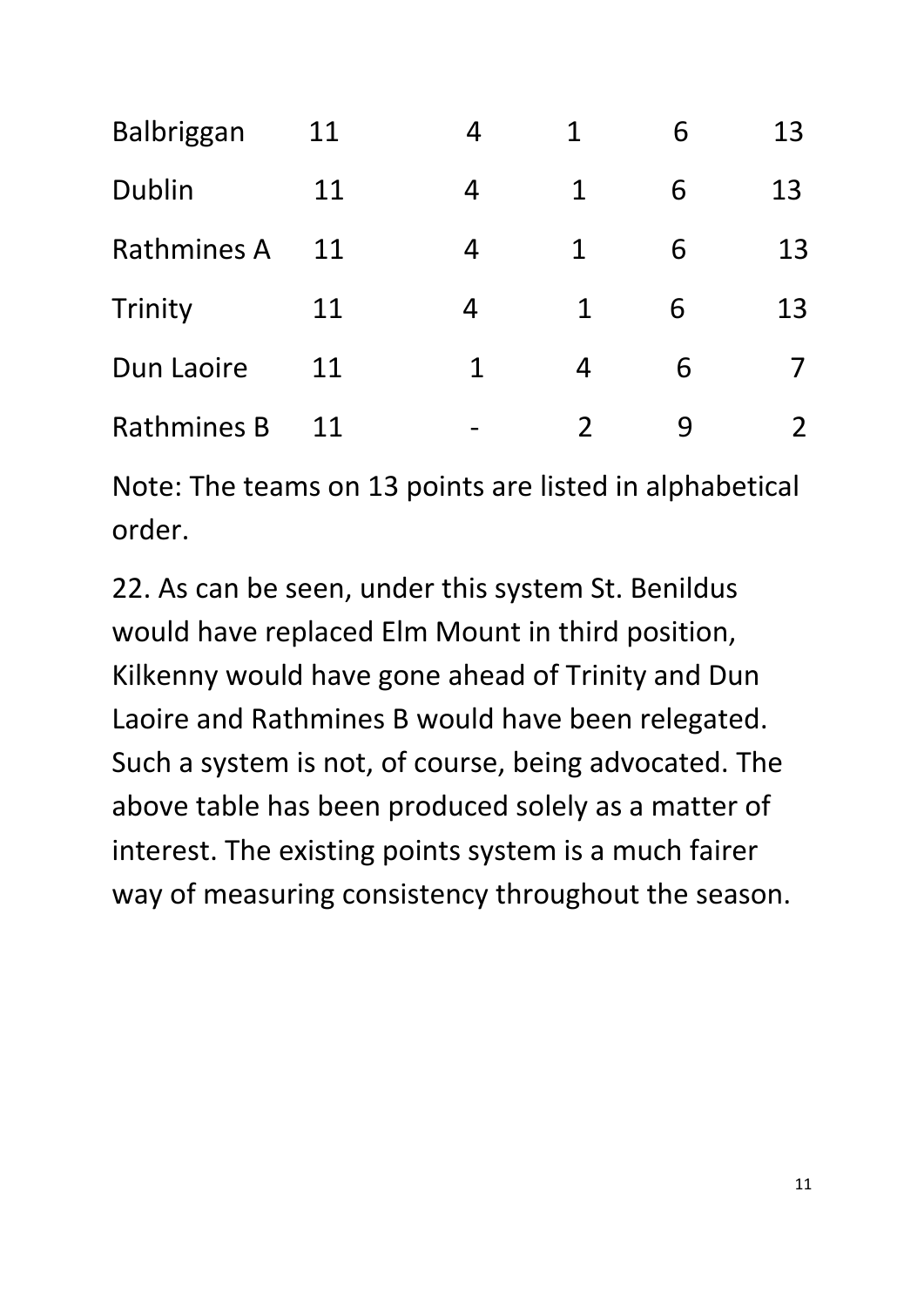#### **2. PERFORMANCE AGAINST RATINGS**

#### **D. Introduction.**

23. In this part, performance against ratings is compared in the following four areas:

- average overall rating of each team;
- average rating of each team's first 4 boards;
- average rating of each team's last 4 boards;
- average rating of boards 1-8 inclusive of each team.

#### **E. Methodology**

24. Average ratings were determined in the following way (the determination of Gonzaga's average ratings is given as a practical example):

- first, the rating of each Gonzaga player in each

of their 11 matches was noted. This gave a total

of 11 ratings for each individual board 1-8

inclusive, a total of 44 ratings for boards 1-4 and

boards 4-8 respectively, and an overall total of 88

ratings;

-the average rating of each board was then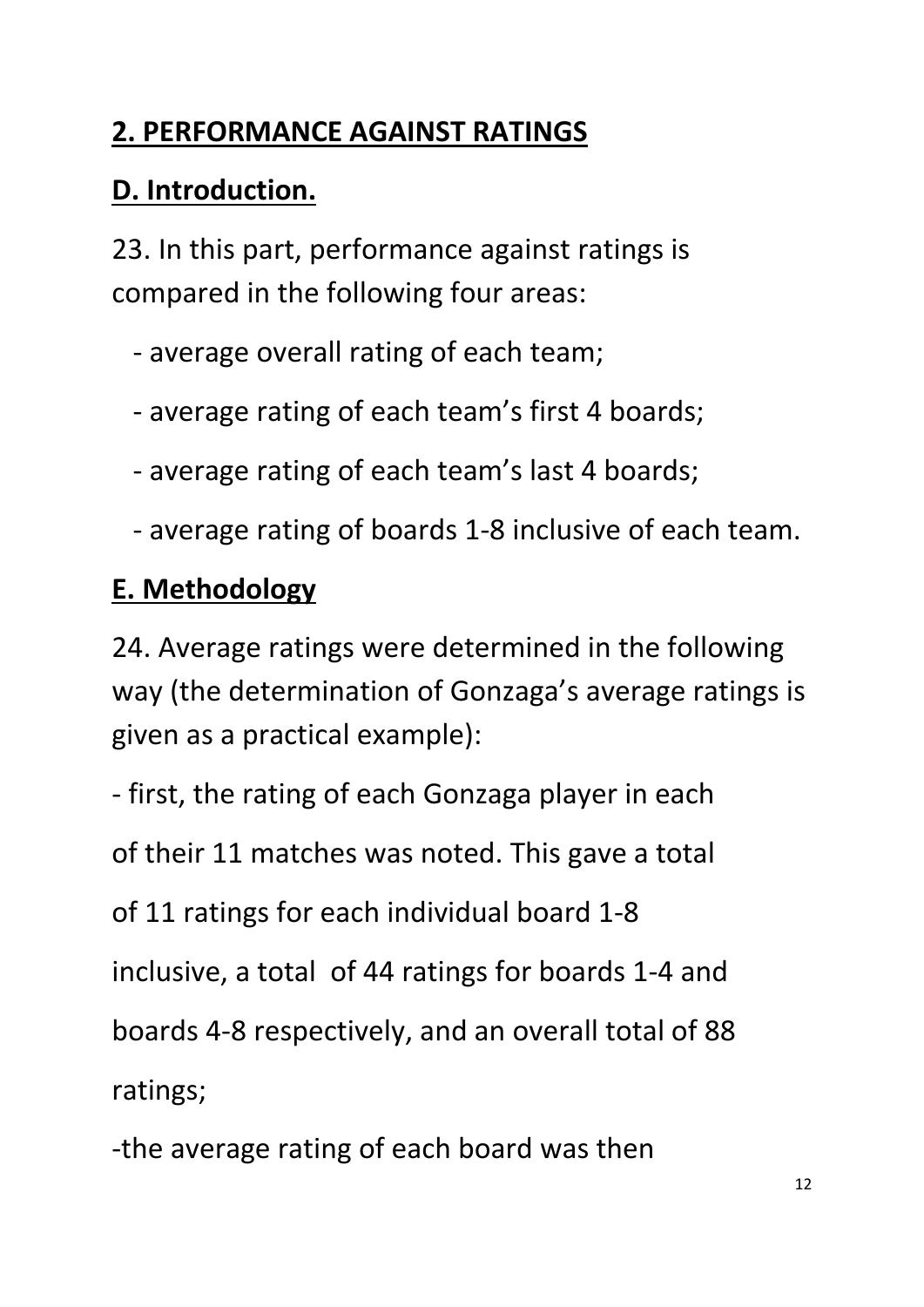determined by dividing the total rating for that board by 11. For example, the total rating for Board 4 on the Gonzaga team was 21,878. Divided by 11, this gave an average rating of 1,989 (to nearest whole number) for that board;

-the average rating of Boards 1-4 was determined by adding the rating totals of each of Gonzaga's Boards 1-4 inclusive and dividing by 44.The total of Gonzaga's first four boards was 94,081. Divided by 44, this gave an average of 2,138 for Boards 1-4; -a similar process was used in determining the average rating of Boards 4-8;

-the overall average rating of the Gonzaga team was determined by adding the ratings of each of the individual boards and dividing by 88. The total ratings of Gonzaga's 8 boards was 173,016. Divided by 88, this gave an overall average rating of 1,966.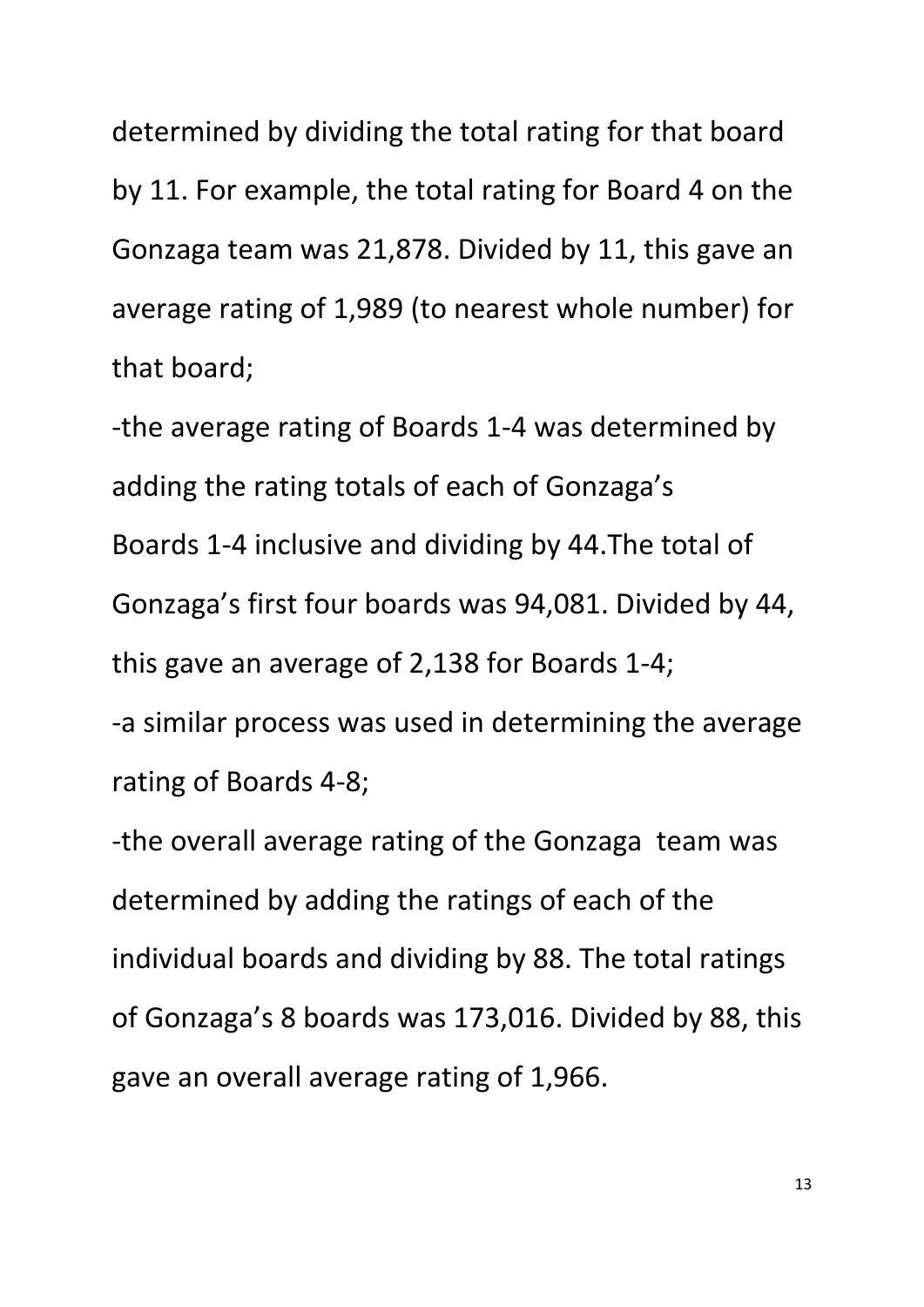25. Where a team had fielded an unrated player or had conceded a default or walkover (which meant there was no rating for the board concerned), the methodology was adjusted to reflect that fact. For example, Rathmines A fielded an unrated player at Board 8 in their sixth round match against Elm Mount. The rating total for their Boards 4-8 inclusive was thus divided by 43 instead of 44 to give the average rating for these boards and their total for all 8 boards was divided by 87 instead of 88 to give the overall average rating of the team.

26. As regards points scored on each board of each team, these were simply taken from the LCU website (which is, by the way, a really valuable source of information). One thing should be noted here. It will be seen later that the actual scores of the 8 individual boards of Dublin came to 41 points as against their actual finishing total of 39 points. This is because, as already indicated, Dublin were docked 2 points for defaults during the season.

27. There is one final important point. Only a very few number of players (certainly less than 10 and probably nearer 5) played on the same board throughout the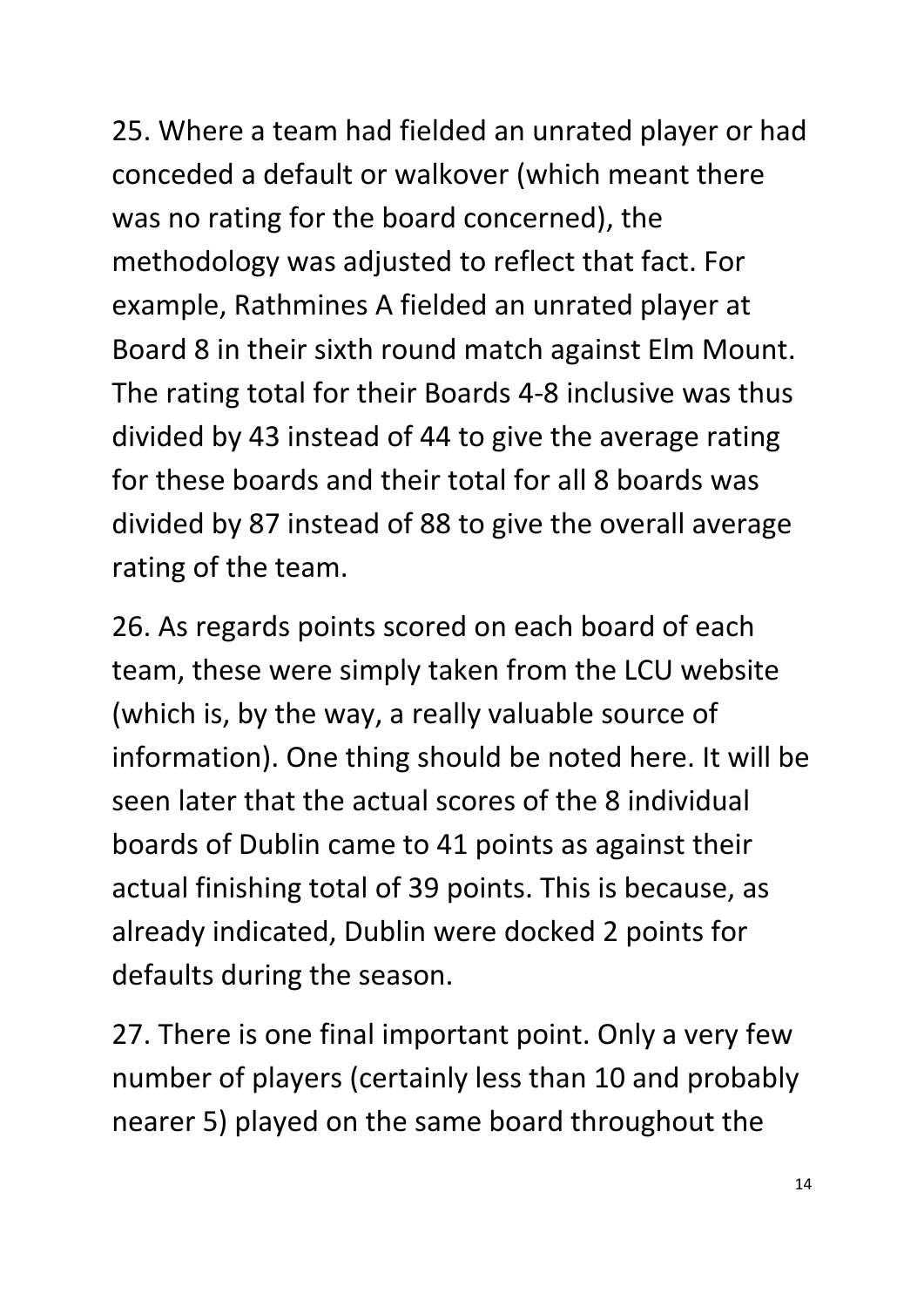season. In the vast majority of cases, therefore, the performance review in the next section of a particular board, and any comments arising therefrom, relate to the performance **of the board itself** as determined by the various people who played on that board and **not**  to a specific individual.

#### **3. THE RESULTS**

28. The table overleaf gives the results in each of the categories listed: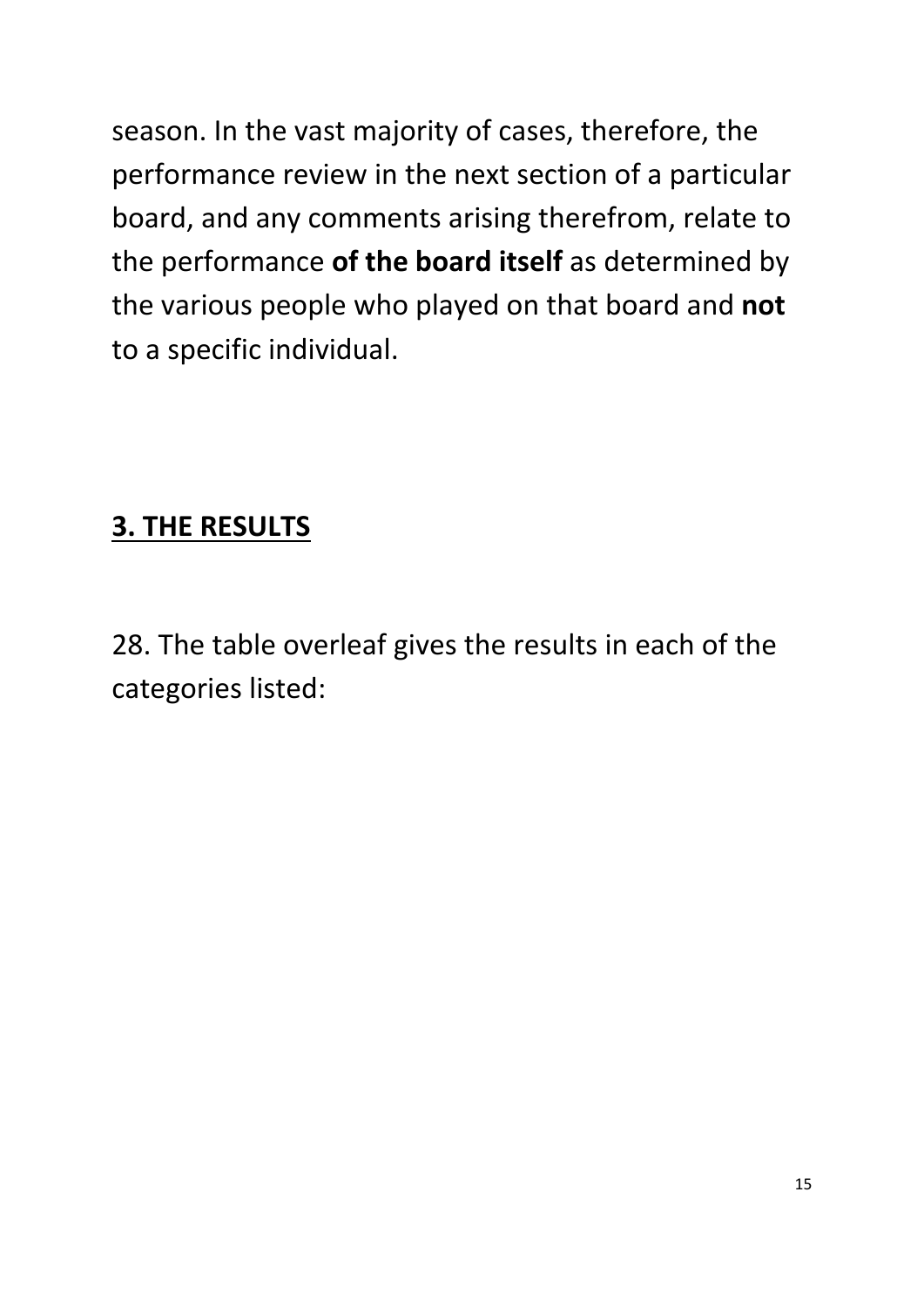#### **(A) Overall Average Rating**

| <b>Team</b>       | <b>Overall Average Rating</b> | <b>Place</b>   |
|-------------------|-------------------------------|----------------|
| Phibsboro (1)     | 1,992                         | 1              |
| Gonzaga (2)       | 1,966                         | $\overline{2}$ |
| Elm Mount (3)     | 1,906                         | 3              |
| Bray $(4-5)$      | 1,871                         | 5              |
| Rathmines A (4-5) | 1,871                         | 11             |
| St. Benildus (6)  | 1,840                         | 4              |
| Trinity (7)       | 1,836                         | 6              |
| Dublin (8)        | 1,826                         | 10             |
| Dun Laoire (9)    | 1,824                         | 9              |
| Balbriggan (10)   | 1,793                         | 8              |
| Kilkenny (11)     | 1,789                         | 7              |
| Rathmines B (12)  | 1,666                         | 12             |

29. The most striking feature about this table is the performance of Rathmines A. Ranked equal 4-5 in terms of overall strength, they finished eleventh in the league and were relegated. In general, the performance of the other teams reflected their ratings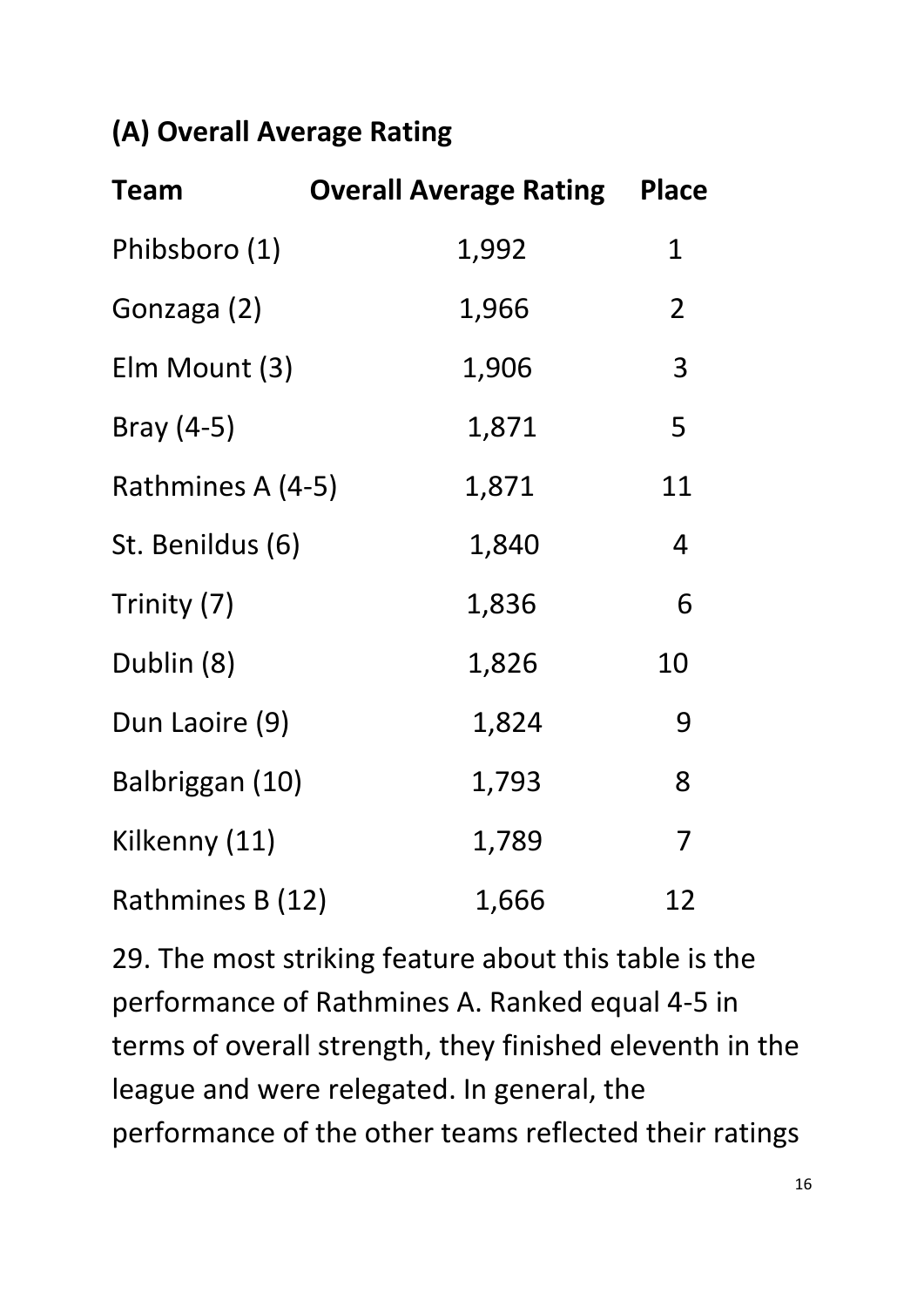although St Benildus, Kilkenny and Balbriggan can be pleased that they outperformed relative to ratings.

#### **(B) Average Rating First 4 Boards**

| Team             | <b>Average Rating</b> | <b>Total Points</b> |
|------------------|-----------------------|---------------------|
| Phibsboro (1)    | 2,152                 | 29(1)               |
| Gonzaga (2)      | 2,138                 | $23.5(5-6)$         |
| Trinity (3)      | 2,046                 | 25.5(3)             |
| Elm Mount (4)    | 2,040                 | 26(2)               |
| Dublin (5)       | 2,036                 | 24.5(4)             |
| Rathmines A (6)  | 2,024                 | $22.5(7-8)$         |
| Bray $(7)$       | 1,999                 | $23.5(5-6)$         |
| St. Benildus (8) | 1,996                 | $22.5(7-8)$         |
| Dun Laoire (9)   | 1,945                 | 18.5(11)            |
| Kilkenny (10)    | 1,935                 | 20.5(9)             |
| Balbriggan (11)  | 1,910                 | 19(10)              |
| Rathmines B (12) | 1,741                 | 9(12)               |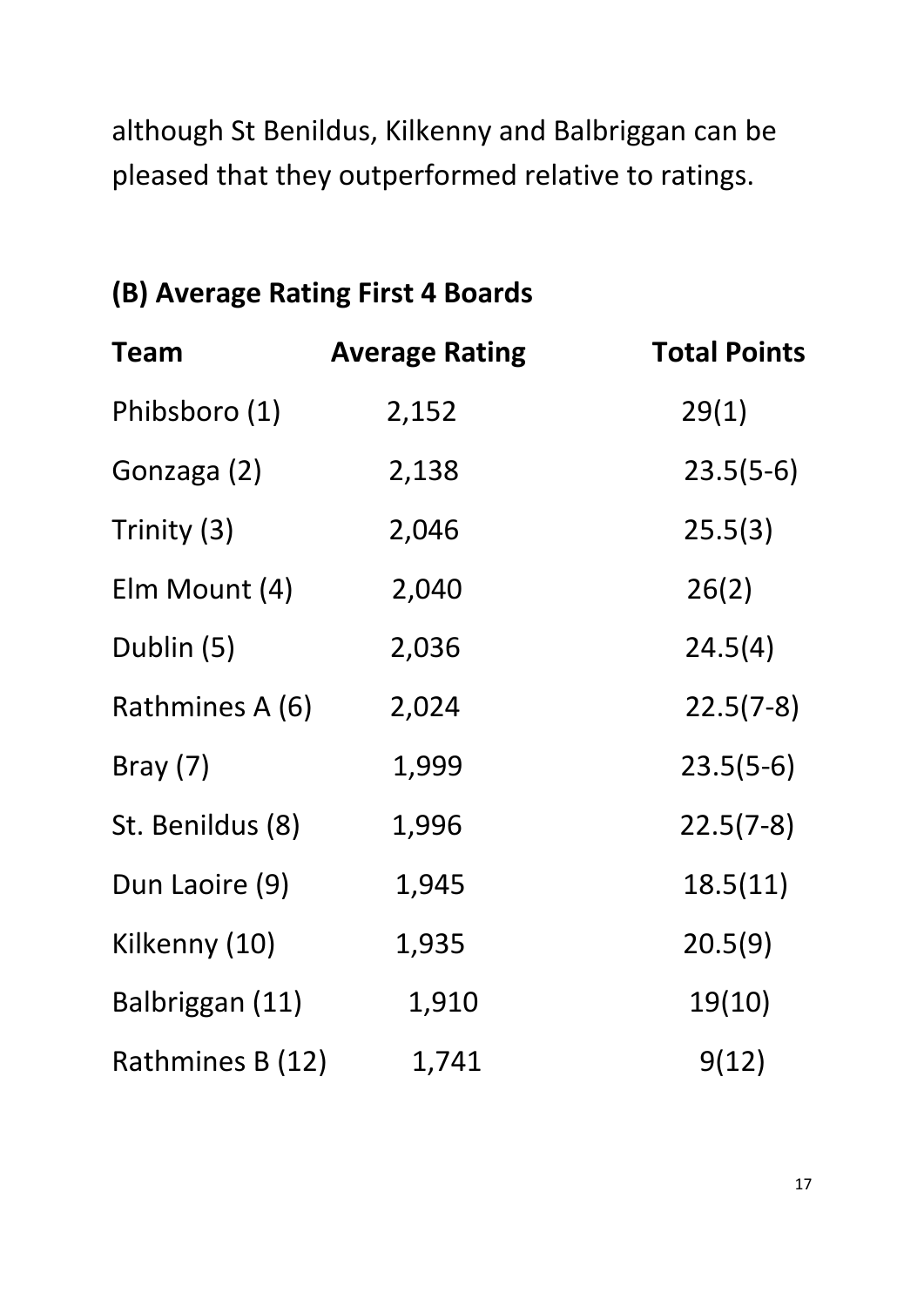30. Nothing too dramatic here. There was not a significant divergence in the performance of most teams relative to their ratings although Elm Mount can be pleased that they finished second in terms of points against a rating of fourth. The biggest divergence from rating occurred in the case of Gonzaga. Rated number 2 on rating, they finished equal 5-6 on points scored.

#### **(C) Average Rating Last 4 Boards**

| Team            | <b>Average Rating</b> | <b>Total Points</b> |
|-----------------|-----------------------|---------------------|
| Phibsboro (1)   | 1,829                 | 30.5(2)             |
| Gonzaga (2)     | 1,794                 | 32(1)               |
| Elm Mount (3)   | 1,773                 | $22.5(4-5)$         |
| Bray $(4)$      | 1,744                 | $22.5(4-5)$         |
| Rathmines A (5) | 1,714                 | $16.5(11-12)$       |
| Dun Laoire (6)  | 1,703                 | 21(7)               |
| St Benildus (7) | 1,684                 | 24(3)               |
| Balbriggan (8)  | 1,676                 | 20.5(8)             |
| Kilkenny (9)    | 1,643                 | 21.5(6)             |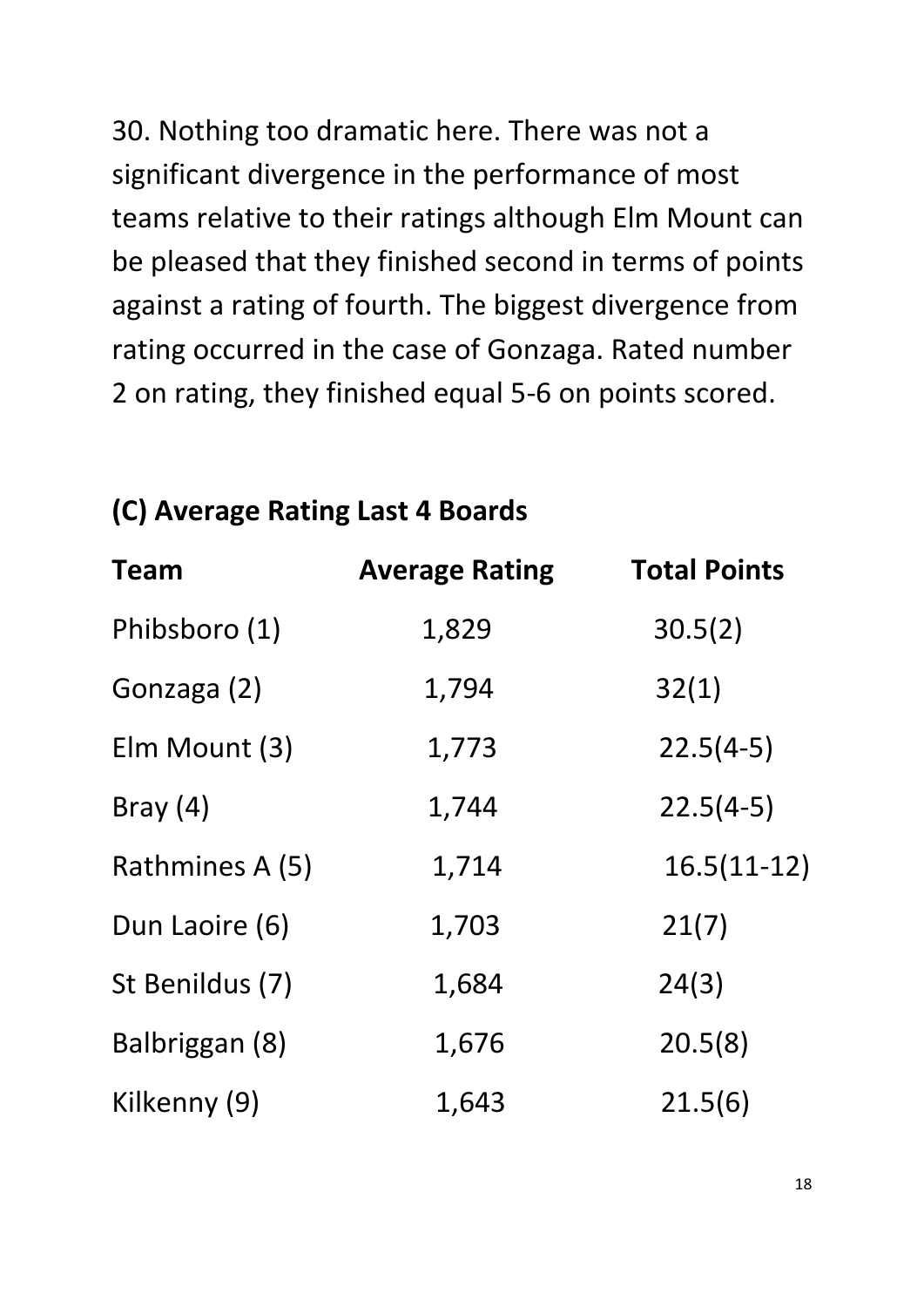| Trinity (10)     | 1,615 | 18(10)        |
|------------------|-------|---------------|
| Rathmines B (11) | 1,589 | 18.5(9)       |
| Dublin (12)      | 1,584 | $16.5(11-12)$ |

31. The thing that stands out about this table is the performance of Rathmines A relative to rating. Rated fifth, they finished joint last on points scored. St. Benildus and Kilkenny did well in outperforming their ratings. It is interesting to note that Rathmines B, who finished last, and who incidentally outperformed their rating, had a higher rating than Dublin on Boards 5-8. Dublin very nearly paid the price of fielding a very weak team on these boards until very late in the competition.

#### **(D) Contribution of first Four and Last Four Boards**

32. I am making a slight diversion here to outline the points scored by the first four and last four boards respectively in the various teams. The following gives the relevant statistics: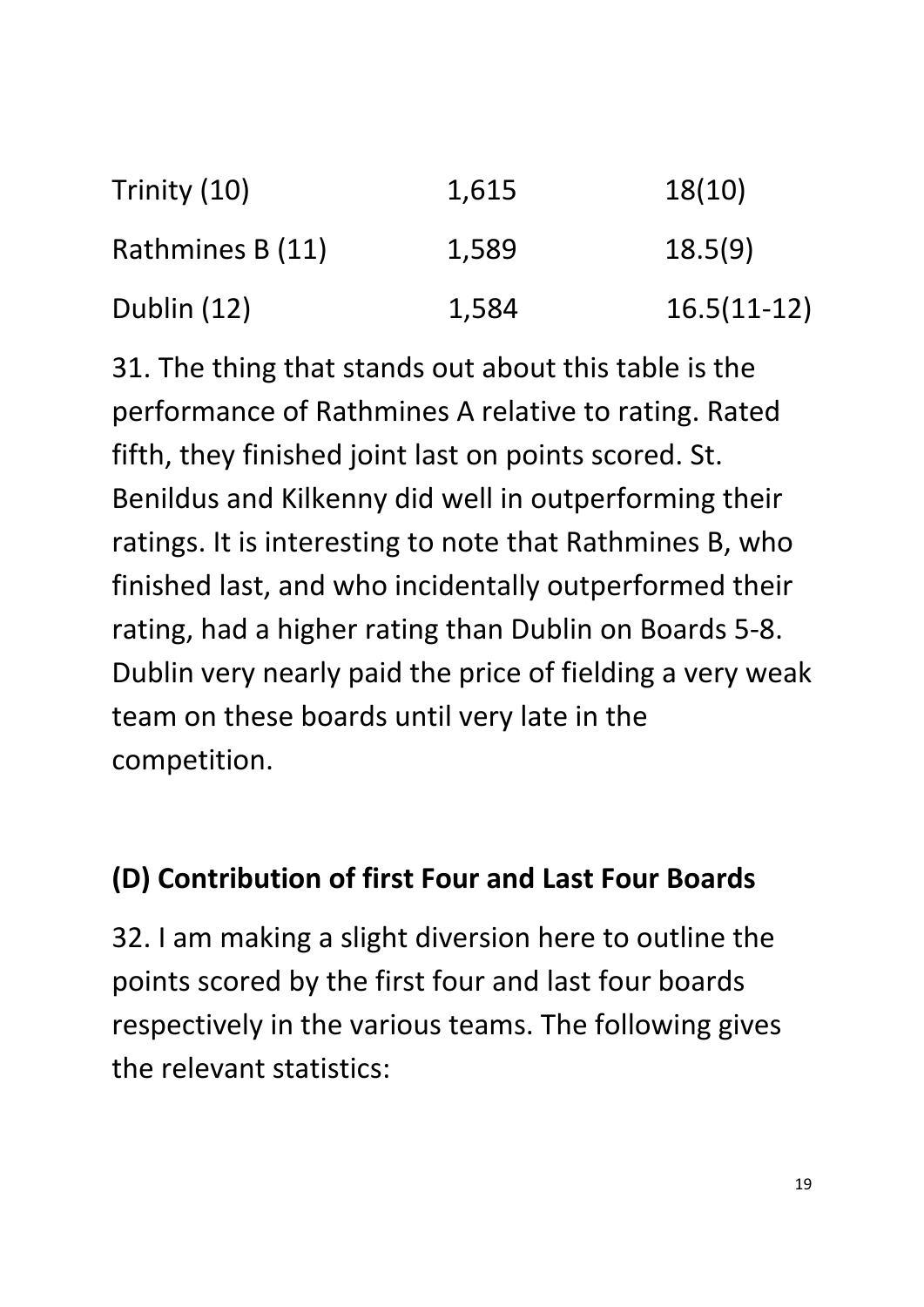| Team               | <b>First Four</b> | <b>Second Four</b> | <b>Total</b> |
|--------------------|-------------------|--------------------|--------------|
| Phibsboro          | 29                | 30.5               | 59.5         |
| Gonzaga            | 23.5              | 32                 | 55.5         |
| Elm Mount          | 26                | 22.5               | 48.5         |
| St. Benildus       | 22.5              | 24                 | 46.5         |
| <b>Bray</b>        | 23.5              | 22.5               | 46           |
| Trinity            | 25.5              | 18                 | 43.5         |
| Kilkenny           | 20.5              | 21.5               | 42           |
| <b>Balbriggan</b>  | 19                | 20.5               | 39.5         |
| Dun Laoire         | 18.5              | 21                 | 39.5         |
| Dublin             | 24.5              | 16.5               | 39*          |
| <b>Rathmines A</b> | 22.5              | 16.5               | 39           |
| <b>Rathmines B</b> | 9                 | 18.5               | 27.5         |

\*2 points deducted for defaults as noted earlier

33. This table is very revealing. There was a major divergence, more than enough to bridge the gap with Phibsboro, between the points scored on the top four and bottom four boards in the case of Gonzaga. Trinity, Dublin and Rathmines A had a poor return from their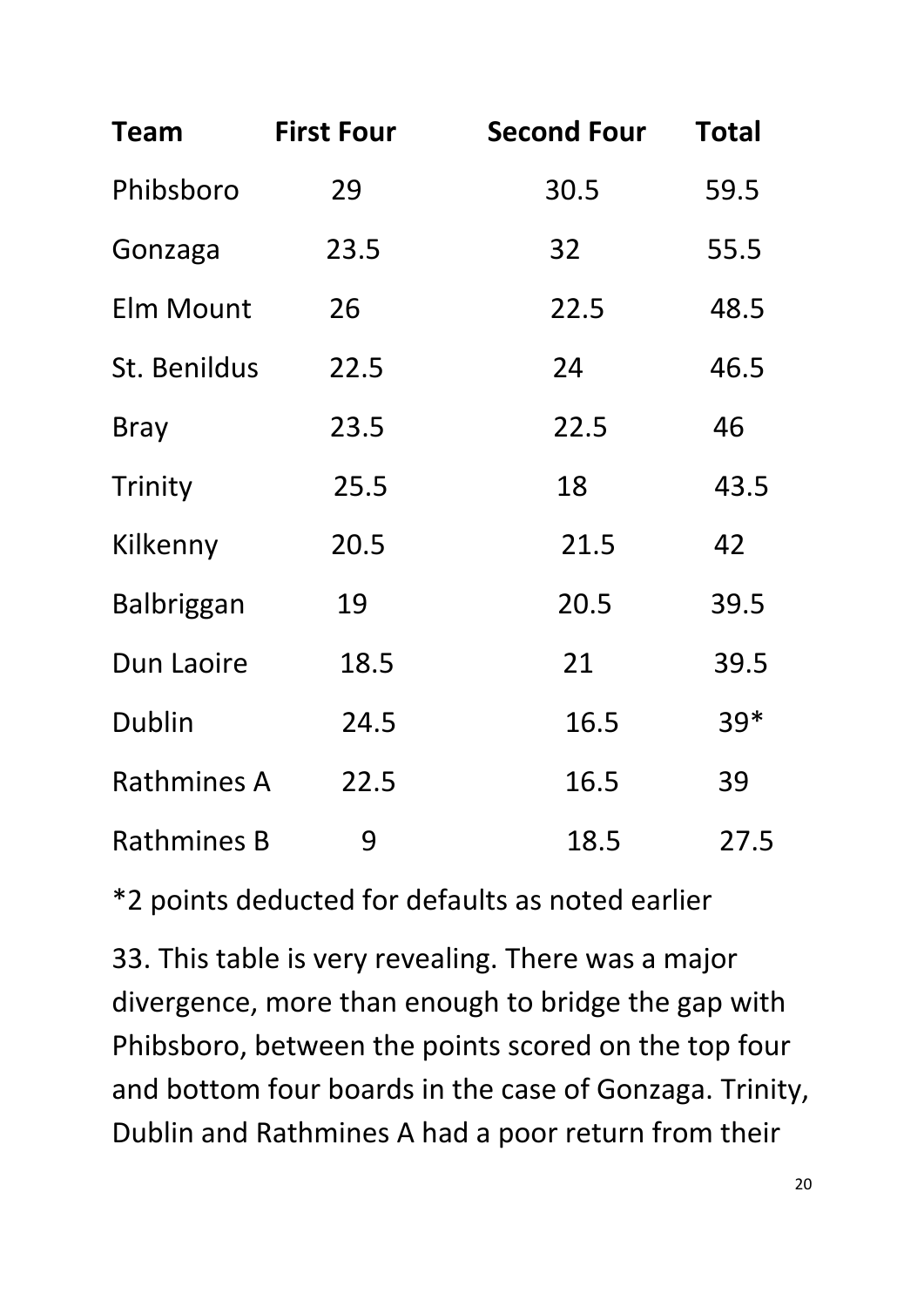bottom four boards. For the first two teams this return was due almost entirely to an inability to field strong players. For Rathmines A it was more a performance issue. Rathmines B, on the other hand, did quite well on their bottom four boards but suffered badly on the top four who were rated just 160 points behind the next lowest rated team.

| Team             | <b>Average Rating</b> | <b>Points Scored</b> |
|------------------|-----------------------|----------------------|
| Gonzaga (1)      | 2,406                 | $5.5(6-8)$           |
| Phibsboro (2)    | 2,304                 | $7.5(3-4)$           |
| Trinity (3)      | 2,270                 | $7.5(3-4)$           |
| Elm Mount (4)    | 2,243                 | 8.5(1)               |
| Bray $(5)$       | 2,224                 | 8(2)                 |
| Kilkenny (6)     | 2,136                 | $5.5(6-8)$           |
| St. Benildus (7) | 2,127                 | $3.5(10-11)$         |
| Rathmines A (8)  | 2,104                 | $5.5(6-8)$           |
| Dublin (9)       | 2,090                 | 6(5)                 |

#### **(E) Average Rating, Board 1**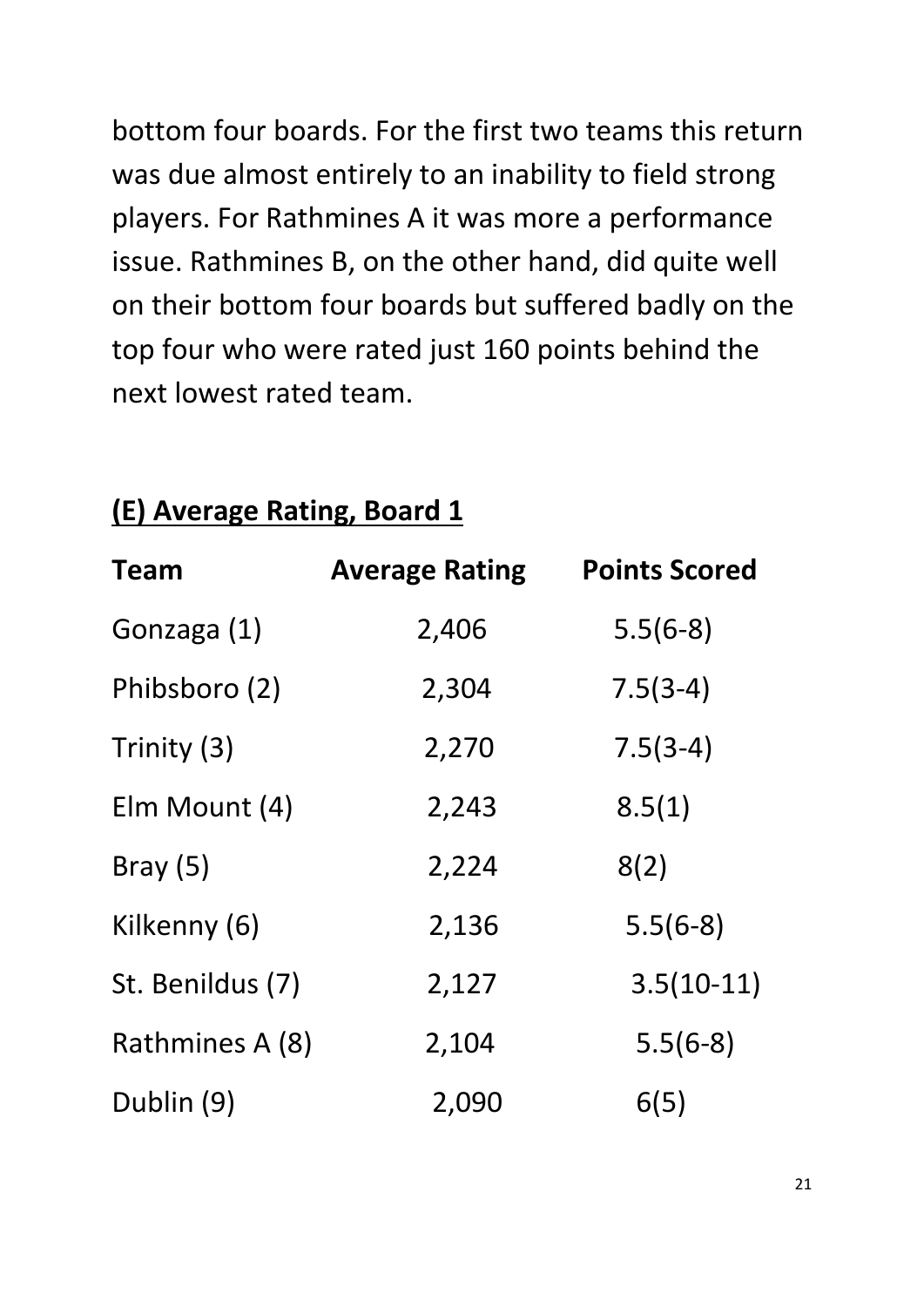| Dun Laoire (10)  | 2,067 | $3.5(10-11)$ |
|------------------|-------|--------------|
| Balbriggan (11)  | 1,996 | 5(9)         |
| Rathmines B (12) | 1,721 | O(12)        |

34. Gonzaga had a very disappointing return on this board. St. Benildus also had a relatively disappointing points score relative to rating. Elm Mount, Bray and Dublin had a very good performance relative to rating.

#### **(F) Average Rating, Board 2**

| Team            | <b>Average Rating</b> | <b>Points Scored</b> |
|-----------------|-----------------------|----------------------|
| Phibsboro (1)   | 2,253                 | 9(1)                 |
| Gonzaga (2)     | 2,098                 | 6(5)                 |
| Elm Mount (3)   | 2,088                 | $4.5(9-10)$          |
| St Benildus (4) | 2,082                 | $4.5(9-10)$          |
| Dublin (5)      | 2,069                 | 5.5(6)               |
| Rathmines A (6) | 2,052                 | 7(2)                 |
| Bray $(7)$      | 2,015                 | $5(7-8)$             |
| Trinity (8)     | 1,993                 | $6.5(3-4)$           |
| Dun Laoire (9)  | 1,978                 | $5(7-8)$             |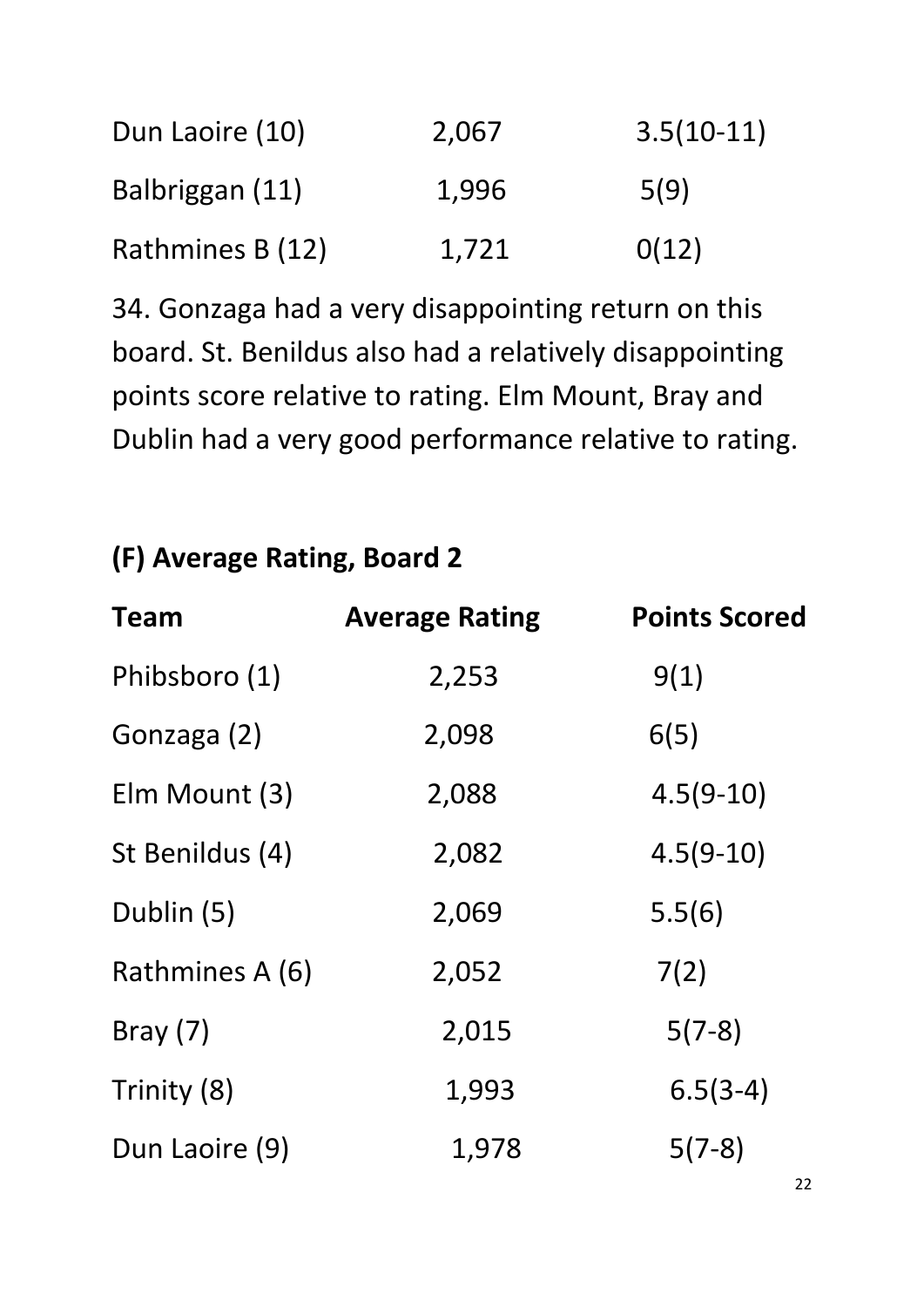| Kilkenny (10)    | 1,950 | $6.5(3-4)$ |
|------------------|-------|------------|
| Balbriggan (11)  | 1,932 | 4(11)      |
| Rathmines B (12) | 1,789 | 2.5(12)    |

35. Kilkenny had a particularly good performance on this board. Ranked tenth on rating, they finished equal 3-4 on points scored. Trinity and Rathmines A also did well in outperforming their rating but the results of Elm Mount and St. Benildus in particular, and to a lesser extent Gonzaga, were disappointing.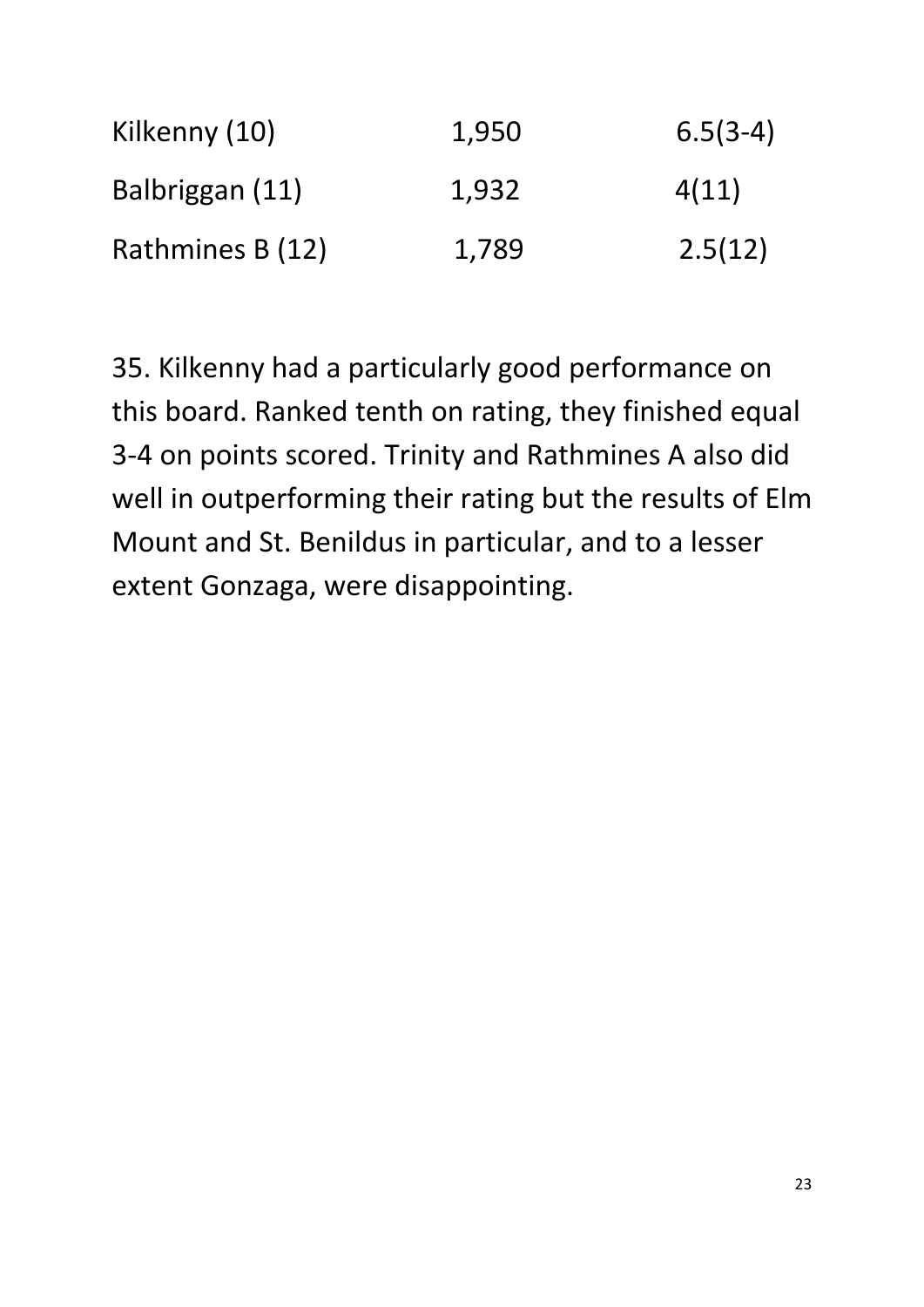#### **(G) Average Rating, Board 3**

| <b>Team</b>      | <b>Average Rating</b> | <b>Points Scored</b> |
|------------------|-----------------------|----------------------|
| Phibsboro (1)    | 2,122                 | 7(1)                 |
| Gonzaga (2)      | 2,062                 | $5.5(6-7)$           |
| Dublin (3)       | 2,037                 | $7(1-3)$             |
| Rathmines A (4)  | 2,027                 | $6.5(4-5)$           |
| Trinity (5)      | 1,979                 | $5(8-9)$             |
| Elm Mount (6)    | 1,971                 | $6.5(4-5)$           |
| St Benildus (7)  | 1,955                 | $7(1-3)$             |
| Bray(8)          | 1,911                 | 4.5(10)              |
| Dun Laoire (9)   | 1,882                 | 4(11)                |
| Balbriggan (10)  | 1,878                 | $5.5(6-7)$           |
| Kilkenny (11)    | 1,866                 | $5(8-9)$             |
| Rathmines B (12) | 1,739                 | 2.5(12)              |

36. St Benildus did extremely well on this board, finishing equal first on points scored against a ranking of seventh in the ratings. Balbriggan and Kilkenny also had good performances but Trinity had a disappointing result, finishing 8-9 on points scored against a rating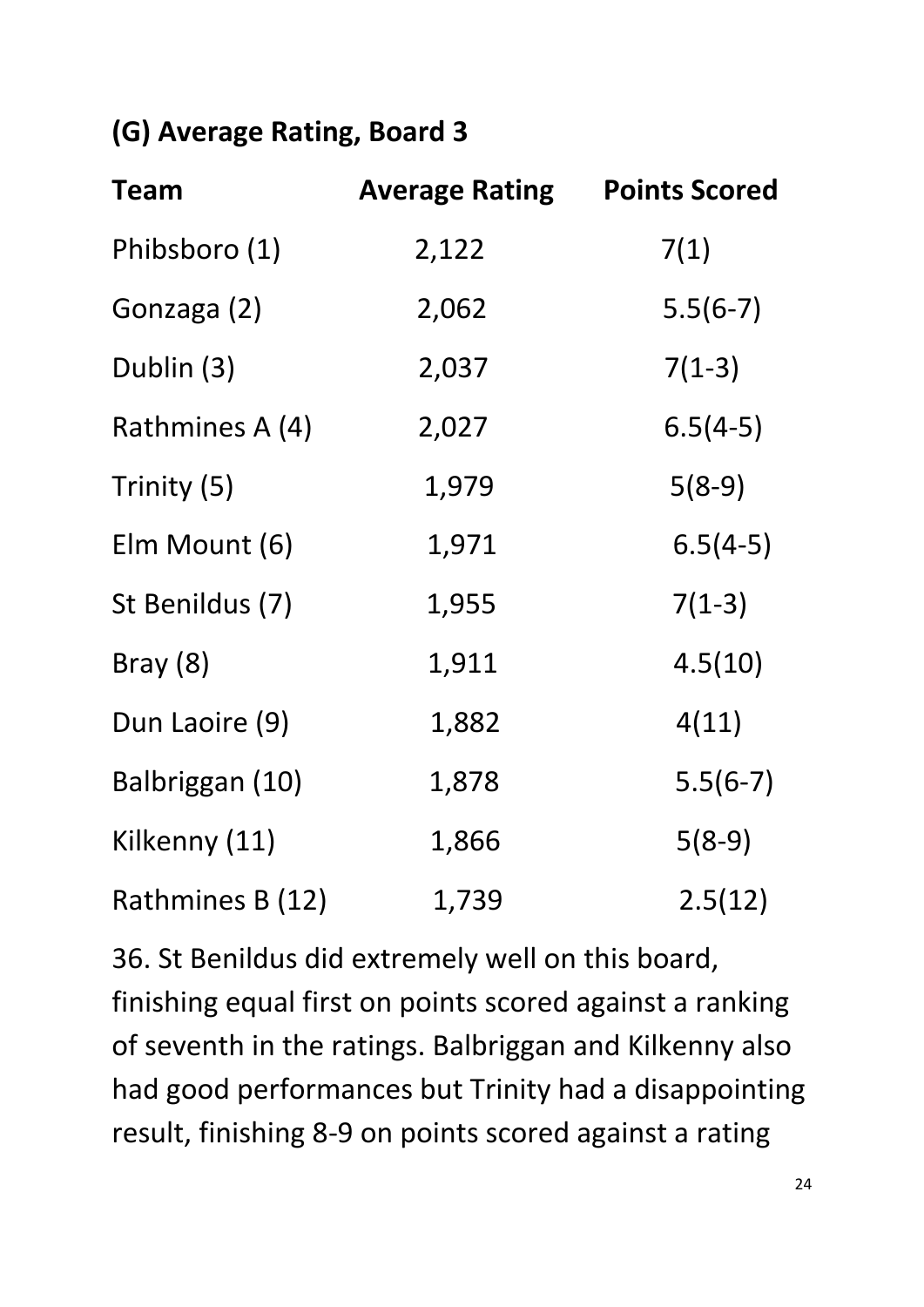rank of fifth. The result for Gonzaga was also again disappointing.

#### **(H) Average Rating, Board 4**

| <b>Team</b>       | <b>Average Rating</b> | <b>Points Scored</b> |
|-------------------|-----------------------|----------------------|
| Gonzaga (1)       | 1,989                 | $6.5(2-4)$           |
| Dublin (2)        | 1,948                 | $6(5-7) +$           |
| Trinity (3)       | 1,941                 | $6.5(2-4)$           |
| Phibsboro (4)     | 1926                  | 5.5(8)               |
| Rathmines A (5)   | 1,912                 | $3.5(11-12)$         |
| Elm Mount (6)     | 1,858                 | $6.5(2-4)$           |
| Dun Laoire (7)    | 1,853                 | $6(5-7)$             |
| Bray $(8)$        | 1,844                 | $6(5-7)$             |
| Balbriggan (9)    | 1,834                 | 4.5(9)               |
| St. Benildus (10) | 1,819                 | $7.5(1)$ *           |
| Kilkenny (11)     | 1,787                 | $3.5(11-12)$         |
| Rathmines B (12)  | 1,714                 | 4(10)                |
|                   |                       |                      |

+ default conceded to St. Benildus

\*walkover received from Dublin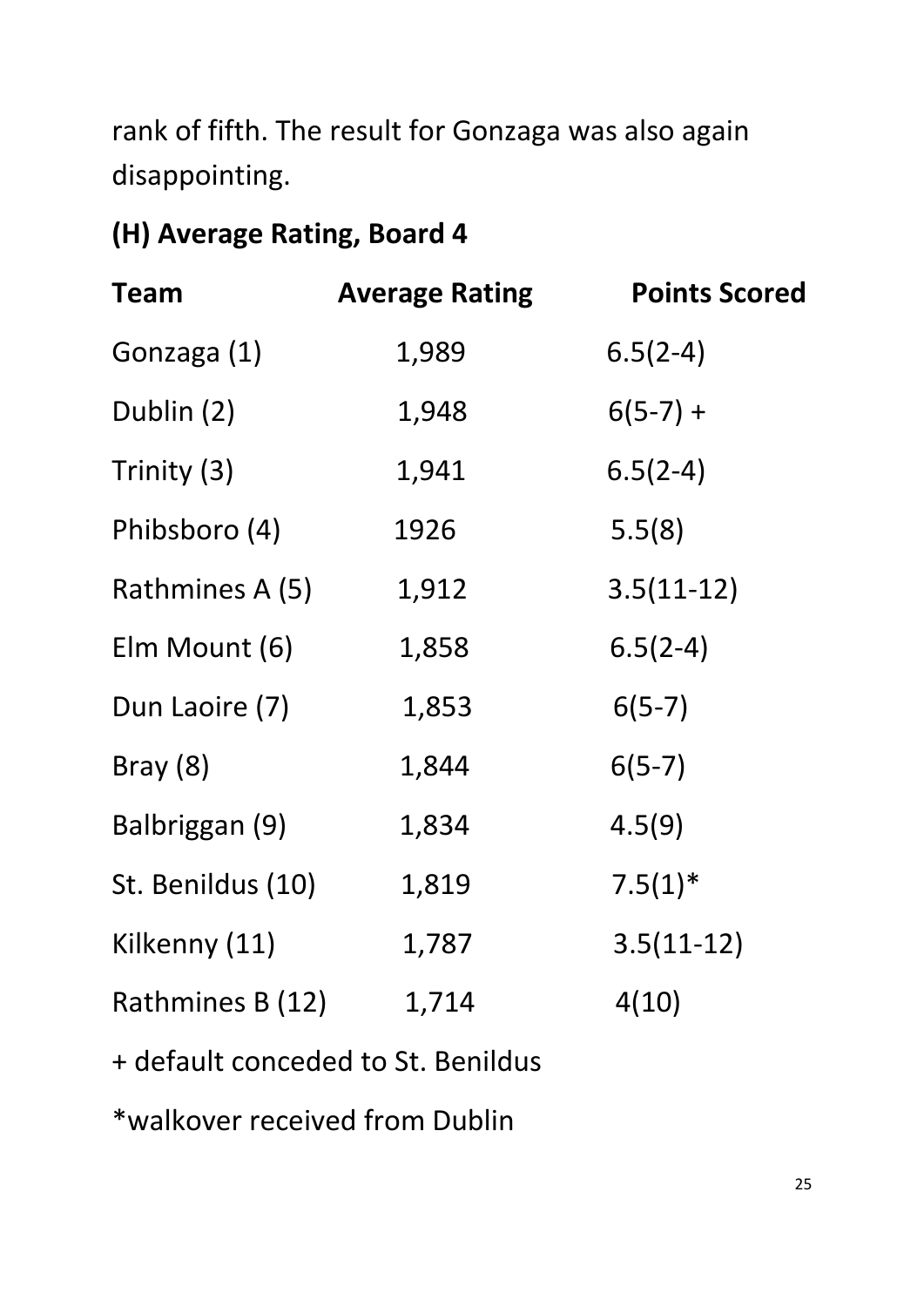37. Despite the walkover received, the performance of St Benildus here was superb, moving from tenth in ratings to first in terms of points scored. Elm Mount also did quite well in outperforming their rating. Rathmines A had a major disappointment on this board; rated fifth they finished equal last on points scored. Phibsboro had a rare disappointing result. Rated fourth, they finished eighth on points scored. Dublin also had a disappointing result.

#### **(I) Average Rating, Board 5**

| Team            | <b>Average Rating</b> | <b>Points Scored</b> |
|-----------------|-----------------------|----------------------|
| Trinity (1)     | 1911                  | 5(9)                 |
| Gonzaga (2)     | 1,900                 | $8(1-2)$             |
| Phibsboro (3)   | 1,891                 | $8(1-2)$             |
| Elm Mount (4)   | 1,871                 | 7.5(3)               |
| Bray $(5)$      | 1,867                 | $5.5(5-8)$           |
| Rathmines A (6) | 1,828                 | $2.5(11-12) +$       |
| Dun Laoire (7)  | 1,823                 | $5.5(5-8)$           |
| Balbriggan (8)  | 1822                  | $5.5(5-8)$           |
| St Benildus (9) | 1,820                 | $6(4)$ *             |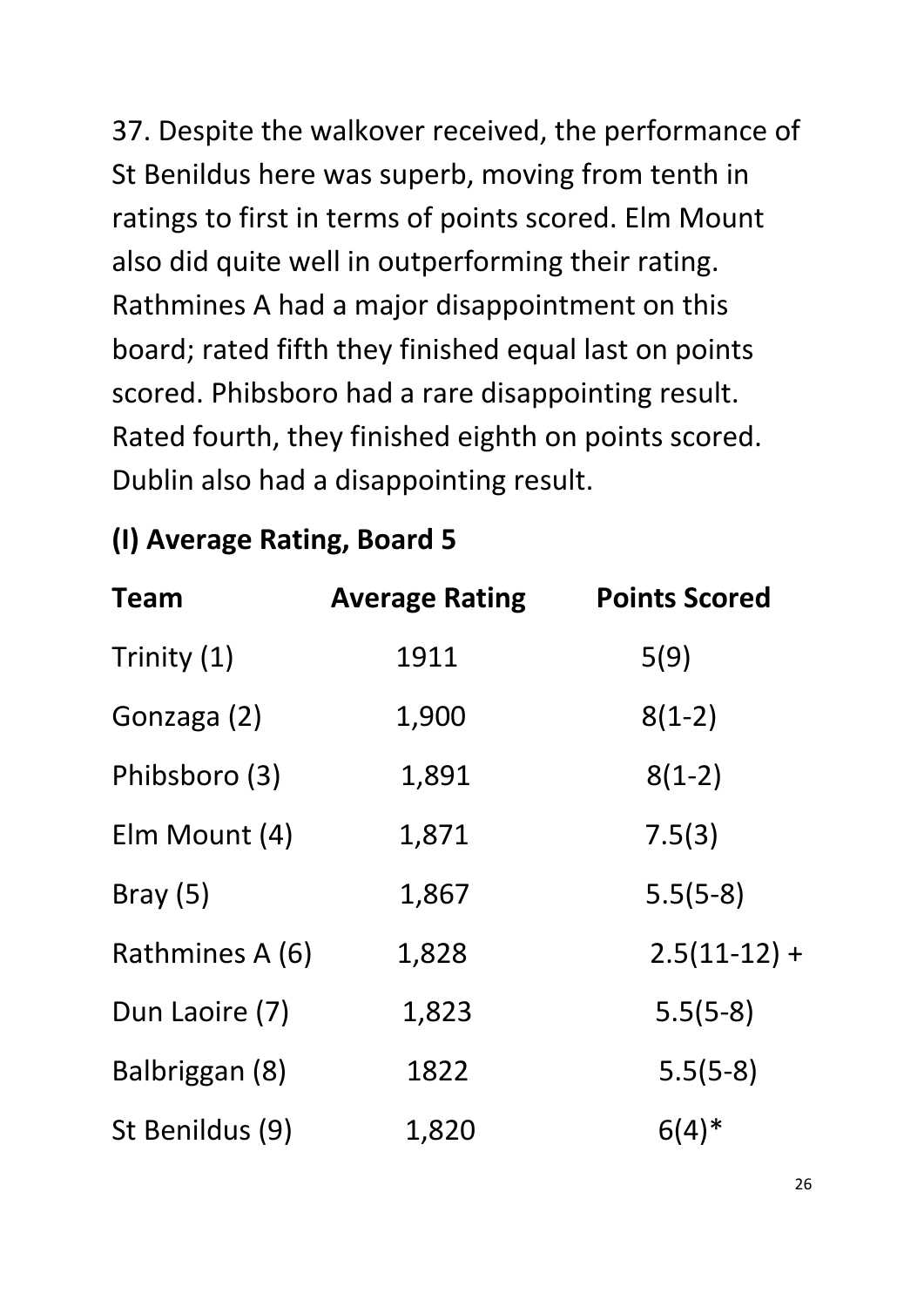| Dublin (10)      | 1,813 | $5.5(5-8)$   |
|------------------|-------|--------------|
| Kilkenny (11)    | 1,722 | 4.5(10)      |
| Rathmines B (12) | 1,688 | $2.5(11-12)$ |

+ walkover conceded to St. Benildus

\*walkover received from Rathmines A

38. St Benildus and Dublin did well in outperforming their ratings. At the other end of the scale, Trinity had a most disappointing result on this board, going from first in the ratings to ninth on points scored. While Rathmines A conceded a walkover, they too had a very disappointing outcome, finishing joint last on points scored against a rating rank of sixth.

#### **(J) Average Ratings, Board 6**

| Team           | <b>Average Rating</b> | <b>Points Scored</b> |
|----------------|-----------------------|----------------------|
| Gonzaga (1)    | 1,856                 | $8(1)^{*}$           |
| Phibsboro (2)  | 1,852                 | $5(7-9)$             |
| Elm Mount (3)  | 1,821                 | $4(10-12)$           |
| Bray $(4)$     | 1,818                 | $5(7-9)$             |
| Balbriggan (5) | 1,783                 | $6.5(2-4)$           |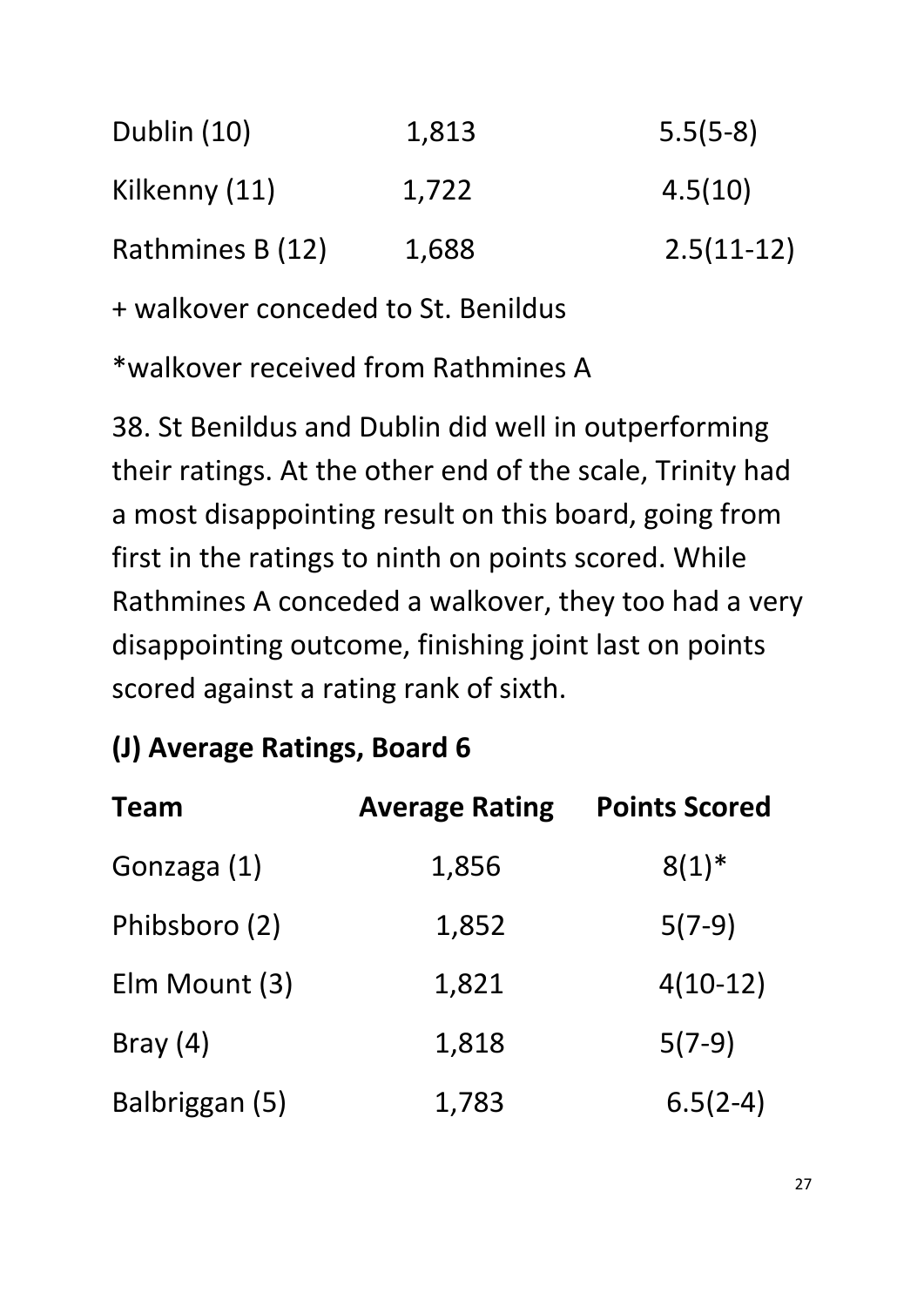| Dun Laoire (6)   | 1,764 | 5.5(6)       |
|------------------|-------|--------------|
| Rathmines A (7)  | 1,747 | $4(10-12)$   |
| St Benildus (8)  | 1,740 | 6(5)         |
| Trinity (9)      | 1,711 | $6.5(2-4)$   |
| Kilkenny (10)    | 1,668 | $6.5(2-4)$   |
| Dublin (11)      | 1,659 | $4(10-12) +$ |
| Rathmines B (12) | 1,654 | $5(7-9)$     |
|                  |       |              |

+default conceded to Gonzaga

\*walkover received from Dublin

39. Trinity and Kilkenny did extremely well on this board, improving from near the bottom of the ratings to joint 2-4on points scored. There is not, in general, much good news for Rathmines B in these statistics but here they did very well in outperforming their rating. Balbriggan and St. Benildus also did well. There were also some significant disappointments. Elm Mount moved from third in the ratings to 10-12 on points. Phibsboro had their second and last disappointment which on this occasion was quite significant. They moved from second on ratings to 7-9 on points scored. Again Rathmines A had a bad result. Seventh on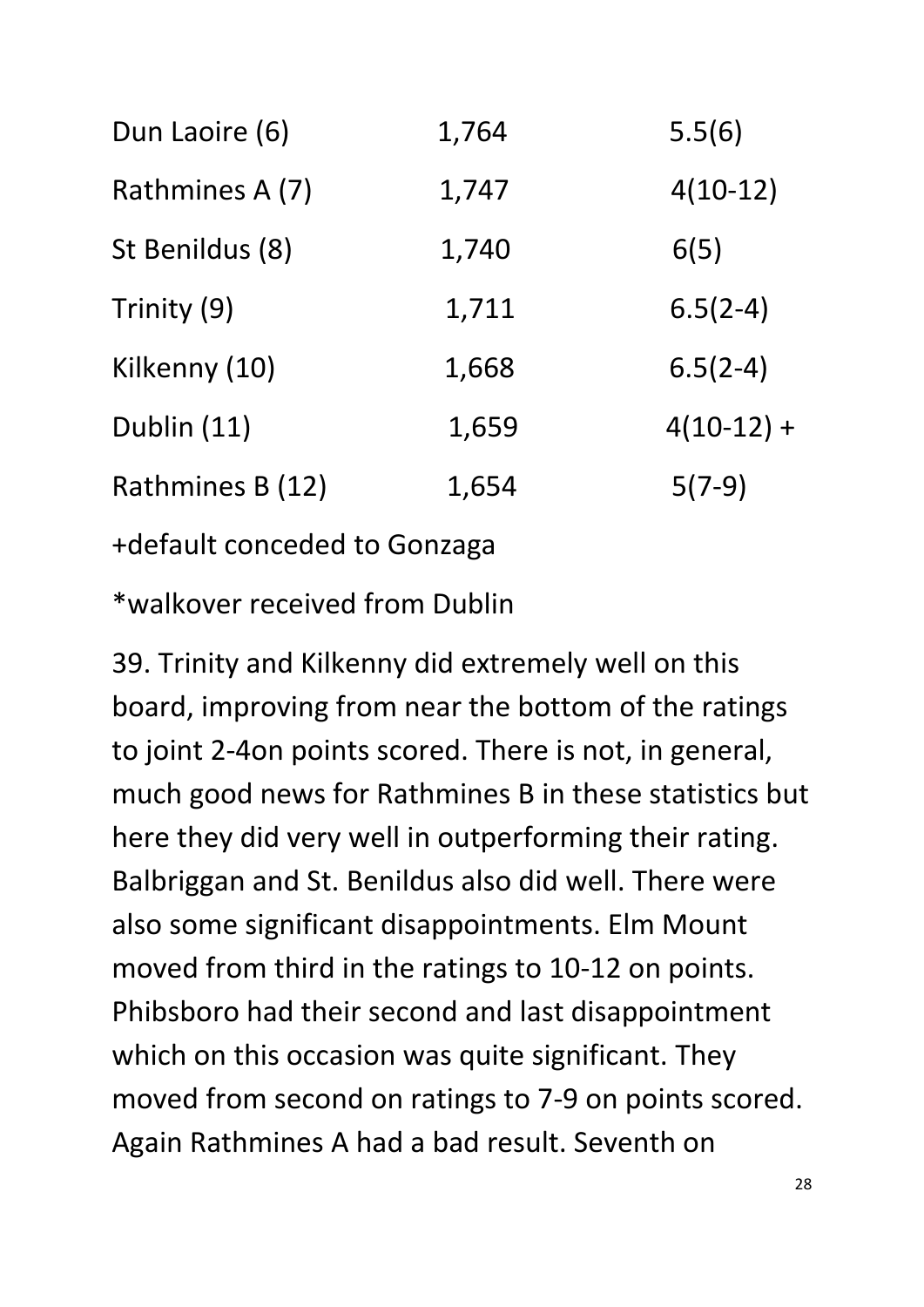ratings, they finished in 10-12 position on points scored.

#### **(K) Average Rating, Board 7**

| <b>Team</b>      | <b>Average Rating</b> | <b>Points Scored</b> |
|------------------|-----------------------|----------------------|
| Gonzaga (1)      | 1,858                 | 8.5(2)               |
| Phibsboro (2)    | 1,793                 | 10(1)                |
| Bray $(3)$       | 1,780                 | $6(3-6)$             |
| Rathmines A (4)  | 1,768                 | $4.5(7-8)$           |
| Elm Mount (5)    | 1,758                 | $6(3-6)$             |
| Dun Laoire (6)   | 1,675                 | $4(9-10)$            |
| Balbriggan (7)   | 1,648                 | $4(9-10)$            |
| St Benildus (8)  | 1,637                 | $6(3-6)$             |
| Kilkenny (9)     | 1,618                 | $4.5(7-8)$           |
| Trinity (10)     | 1,528                 | 3.5(11)              |
| Rathmines B (11) | 1,505                 | $6(3-6)$             |
| Dublin (12)      | 1,439                 | 3(12)                |

40. The highlight here was an incredible performance by Phibsboro who achieved the highest score of any board in this year's Armstrong Cup. Rathmines B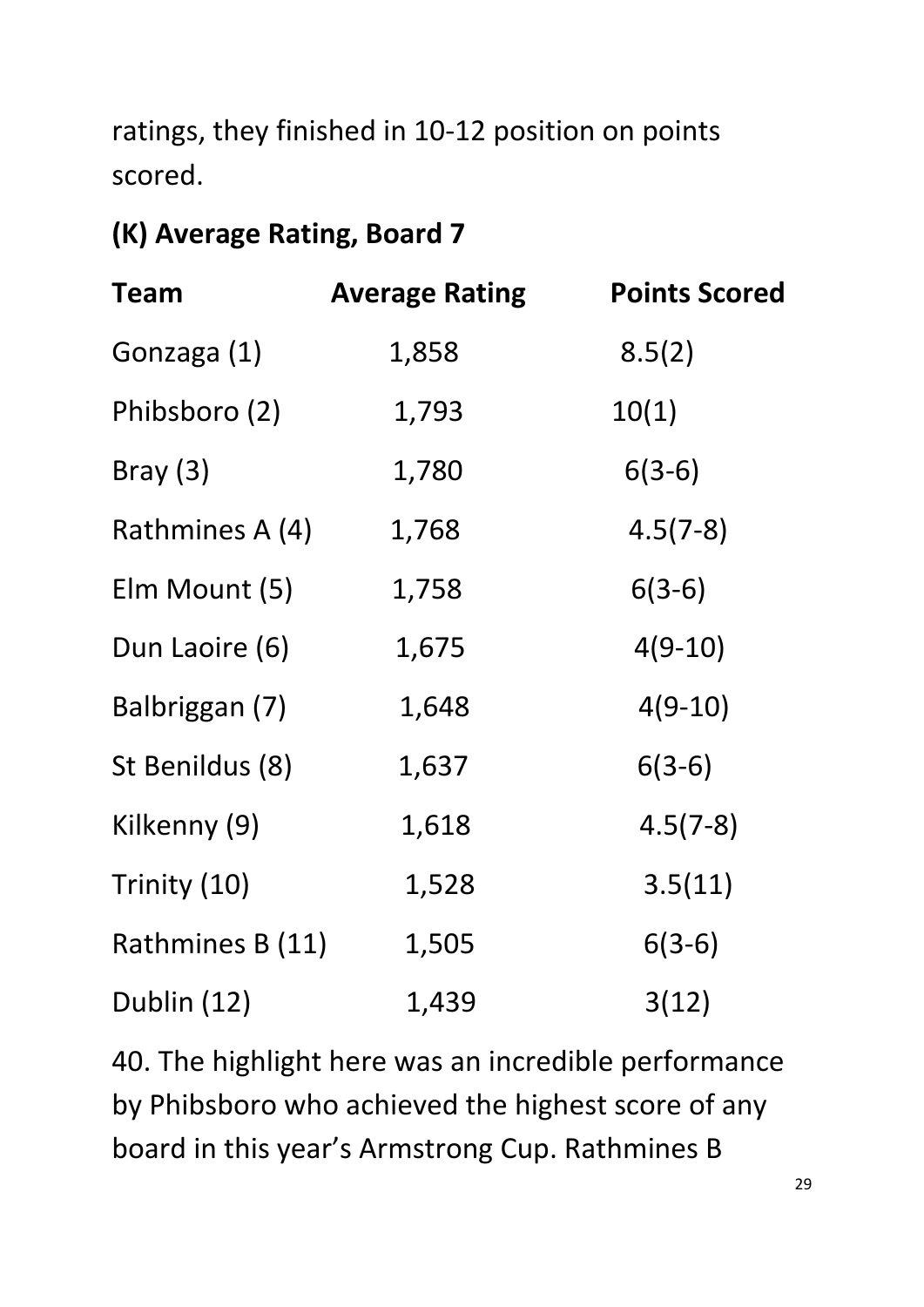performed very credibly, achieving sixth place for points scored against a rating of eleventh, while St. Benildus also comfortably outperformed their rating. Dun Laoire had a disappointing performance on this board, dropping from a rating of sixth to 9-10 place on points scored, while the returns for Rathmines A and Balbriggan were somewhat disappointing.

| Team            | <b>Average Rating</b> | <b>Points Scored</b> |
|-----------------|-----------------------|----------------------|
| Phibsboro (1)   | 1,734                 | $7.5(1-2)$           |
| Elm Mount (2)   | 1,641                 | $5(8-9)$             |
| Kilkenny (3)    | 1,565                 | $6(3-6)$             |
| Gonzaga (4)     | 1,563                 | $7.5(1-2)$           |
| Dun Laoire (5)  | 1,551                 | $6(3-6)$             |
| St Benildus (6) | 1,538                 | $6(3-6)$             |
| Bray $(7)$      | 1,512                 | $6(3-6)$             |
| Rathmines B (8) | 1,503                 | $5(8-9)$             |
| Rathmines A (9) | 1,492                 | 5.5(7)               |

#### **(L) Average Rating, Board 8**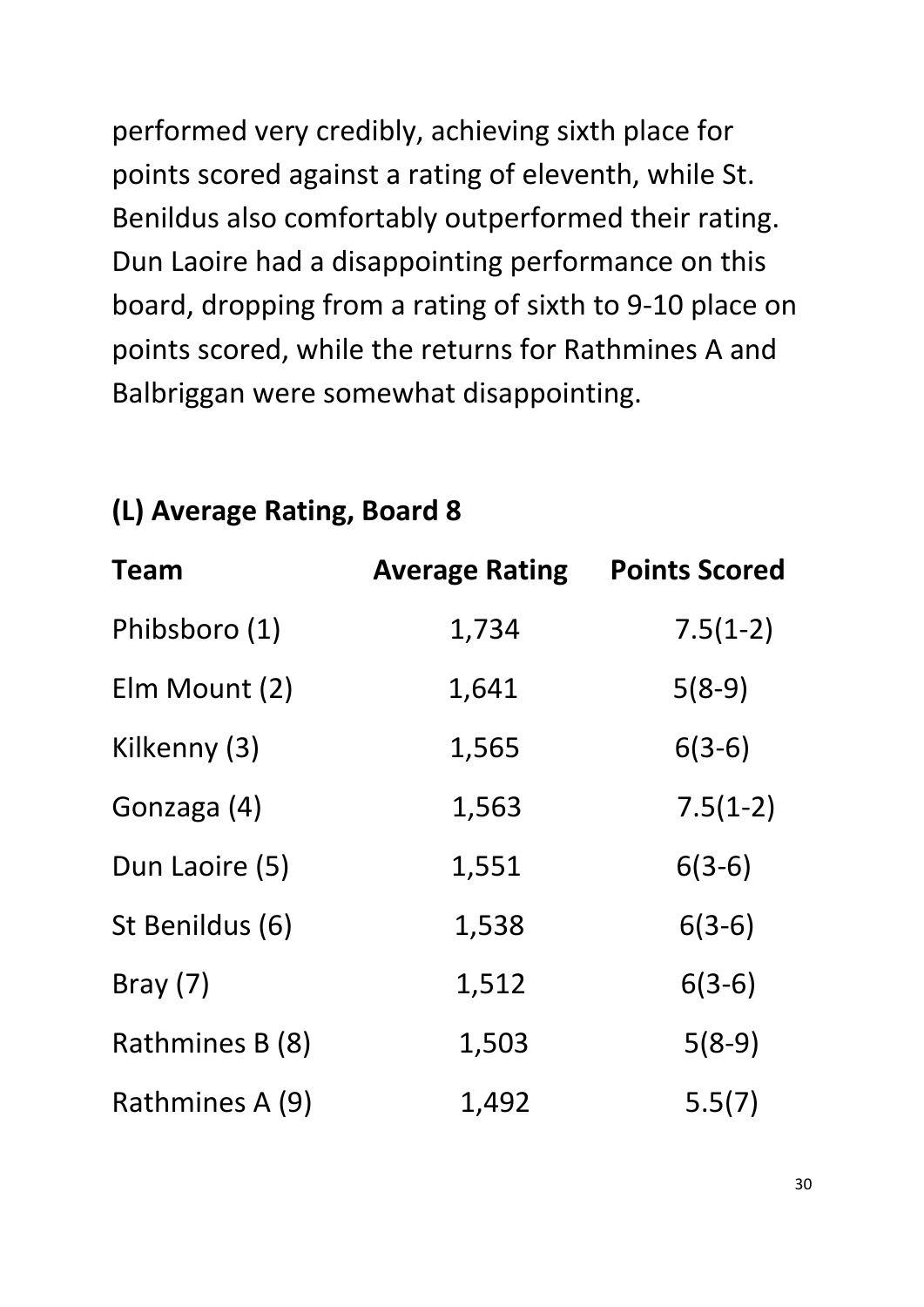| Balbriggan (10) | 1,451 | 4.5(10) |
|-----------------|-------|---------|
| Dublin (11)     | 1,337 | 4(11)   |
| Trinity (12)    | 1,243 | 3(12)   |

Note: Trinity conceded walkover to Phibsboro

Dublin conceded walkover to St. Benildus

Rathmines B conceded walkover to Rathmines A

41. Nearly all teams on this board performed reasonably closely to their ratings. The major exception was Elm Mount who dropped from second in ratings to 8-9 on points scored. Gonzaga and Rathmines A had good performances on this board.

#### **4. COMMENTS ON INDIVIDUAL TEAMS**

42**.** I set out below my comments, based mainly on the above performance statistics, on each team in this year's Armstrong Cup:

#### **(1) Phibsboro**

Deserved to be champions. Had strength in depth throughout the team. Could even afford to lose one of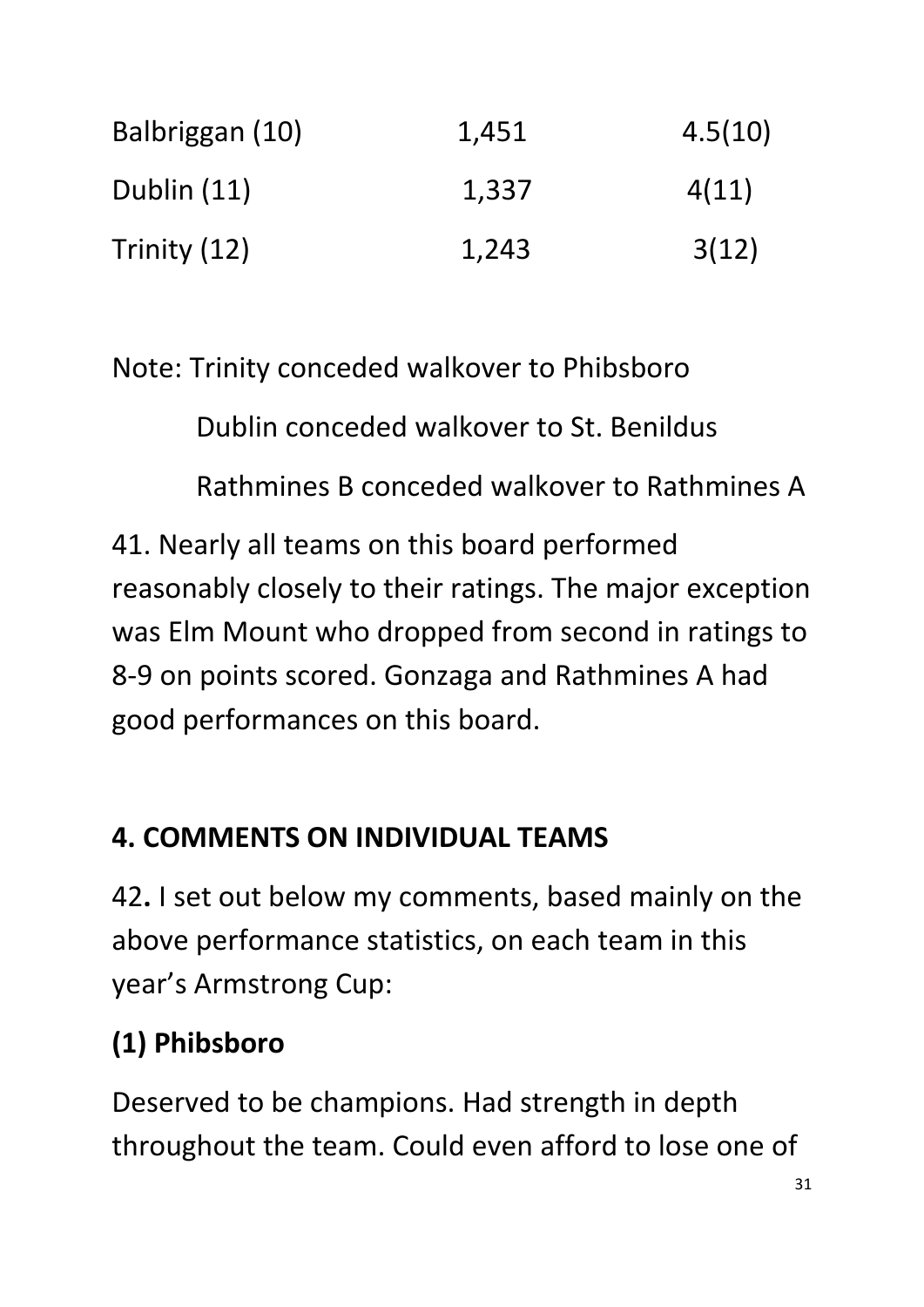their 2,100+ players and survive a glitch against Kilkenny and still win the title reasonably comfortably.

# **(2) Gonzaga**

Lost their first two games but came back strongly, particularly after Christmas. A valiant effort but not quite enough to bridge the gap with Phibsboro. Would have been much closer if return from top boards had more closely matched ratings.

# **(3) Elm Mount**

Were second at Christmas but faded somewhat in second half. Heavy reliance on top board with some of the other boards performing below par relative to ratings. A credible performance but not quite enough strength in depth to challenge for the title.

# **(4) St. Benildus**

The recipient of 3 walkovers but performed extremely well. Their strength lay mainly in their middle boards who comfortably outperformed ratings. They gave the impression of a well organised team with a good team spirit.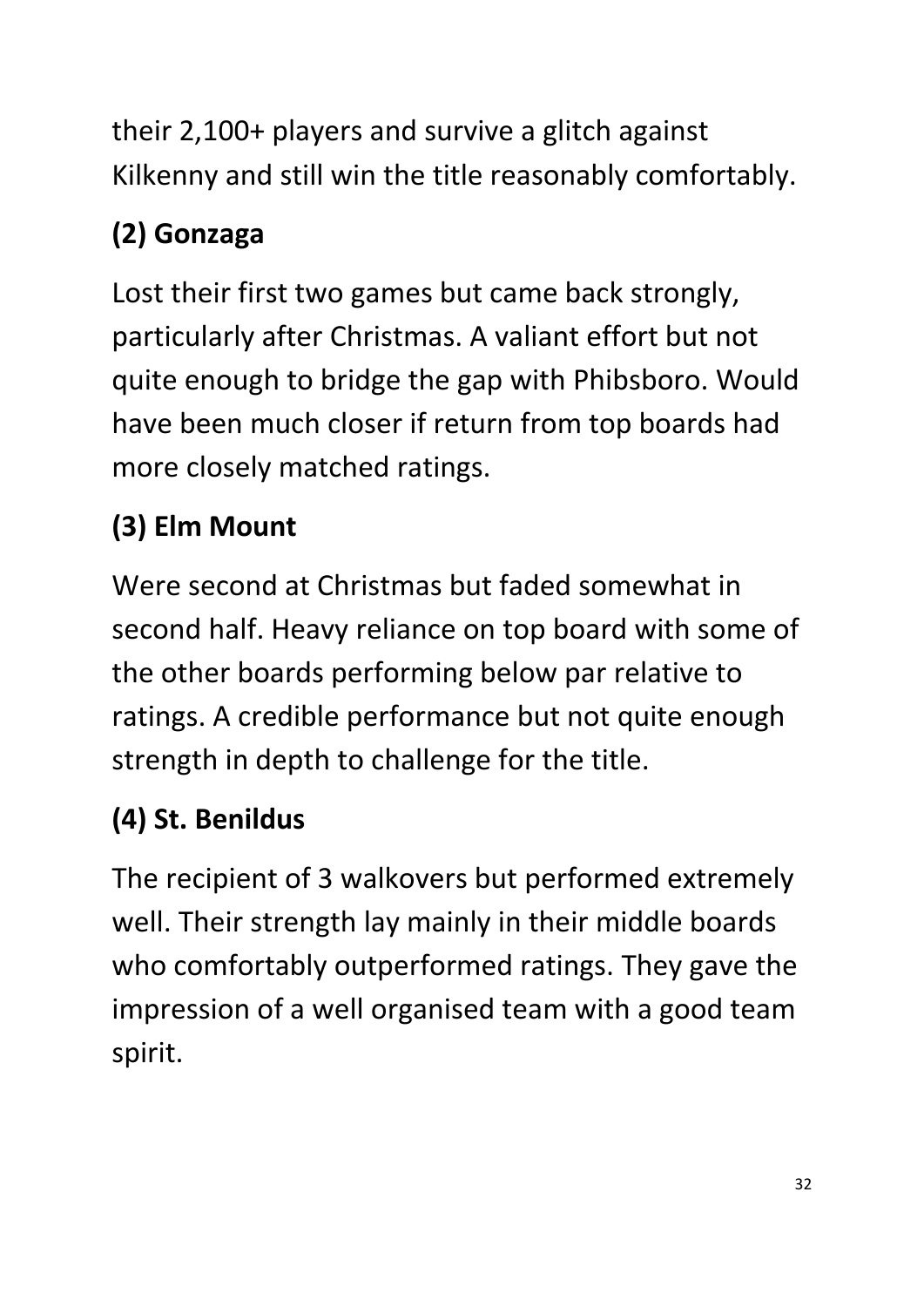# **(5) Bray**

Had a shaky start and were in ninth place at Christmas, not far above the relegation zone. Thereafter, got their game together and showed their class to finish fifth. At their best, a danger to any team.

# **(6) Trinity**

Had very strong top four boards but were unable to field to replicate that with their bottom four boards who were the third weakest of the twelve teams in terms of ranking. This was the major factor in preventing them from occupying a higher place in the competition.

# **(7) Kilkenny**

Having suffered an early 7-1 defeat against Dun Laoire they looked at one stage to be in serious danger of relegation. They then brought in their big guns and quickly put that threat to bed. The only team to defeat Phibsboro and by a comfortable 5.5 to 2.5 margin.

# **(8) Balbriggan**

After an early 7-1 loss to Phibsboro, their immediate response to that defeat was to beat Rathmines B by a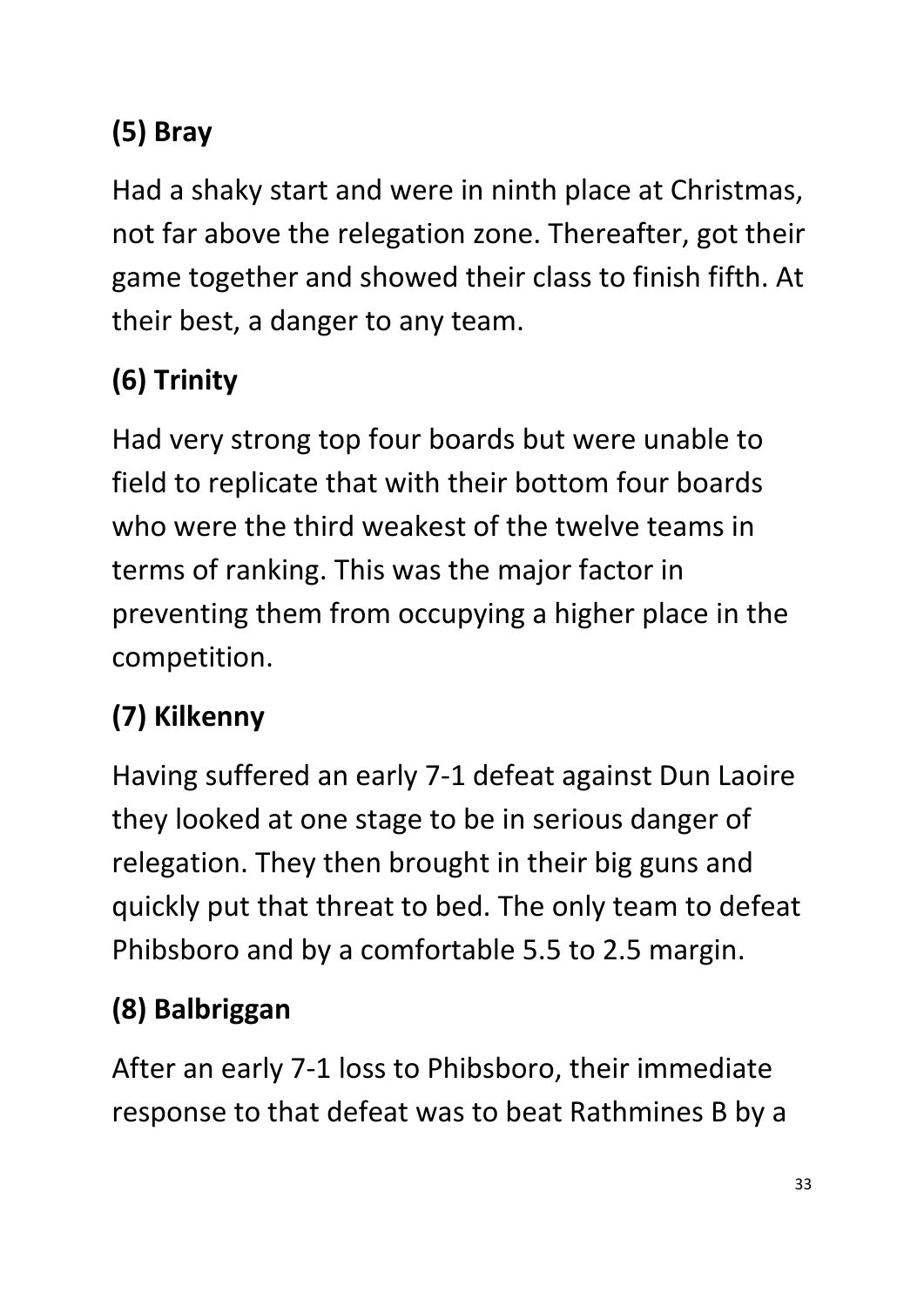similar margin in the next round. Quickly responding to the demands of the Armstrong Cup, a return of 4 wins and a draw against Gonzaga was an excellent performance in their first season in the competition.

# **(9) Dun Laoire**

Started very well and after a third round defeat of 7-1 against Kilkenny were in fourth place at Christmas. They faded badly, however, in the second half of the competition and finished just above the relegation zone. Have a very experienced panel which, however, is small and relatively old compared with other teams.

# **(10) Dublin**

As they showed with their last two results, their best team was very strong. It would probably have been capable of at least finishing in the top half of the table. They had extreme difficulty, however, in fielding their strongest team and their bottom boards were rated weakest of all teams. As a result, they came close to disaster.

# **(11) Rathmines A**

With the strength of their team, which was rated equal 4-5 on ratings, probably should never have been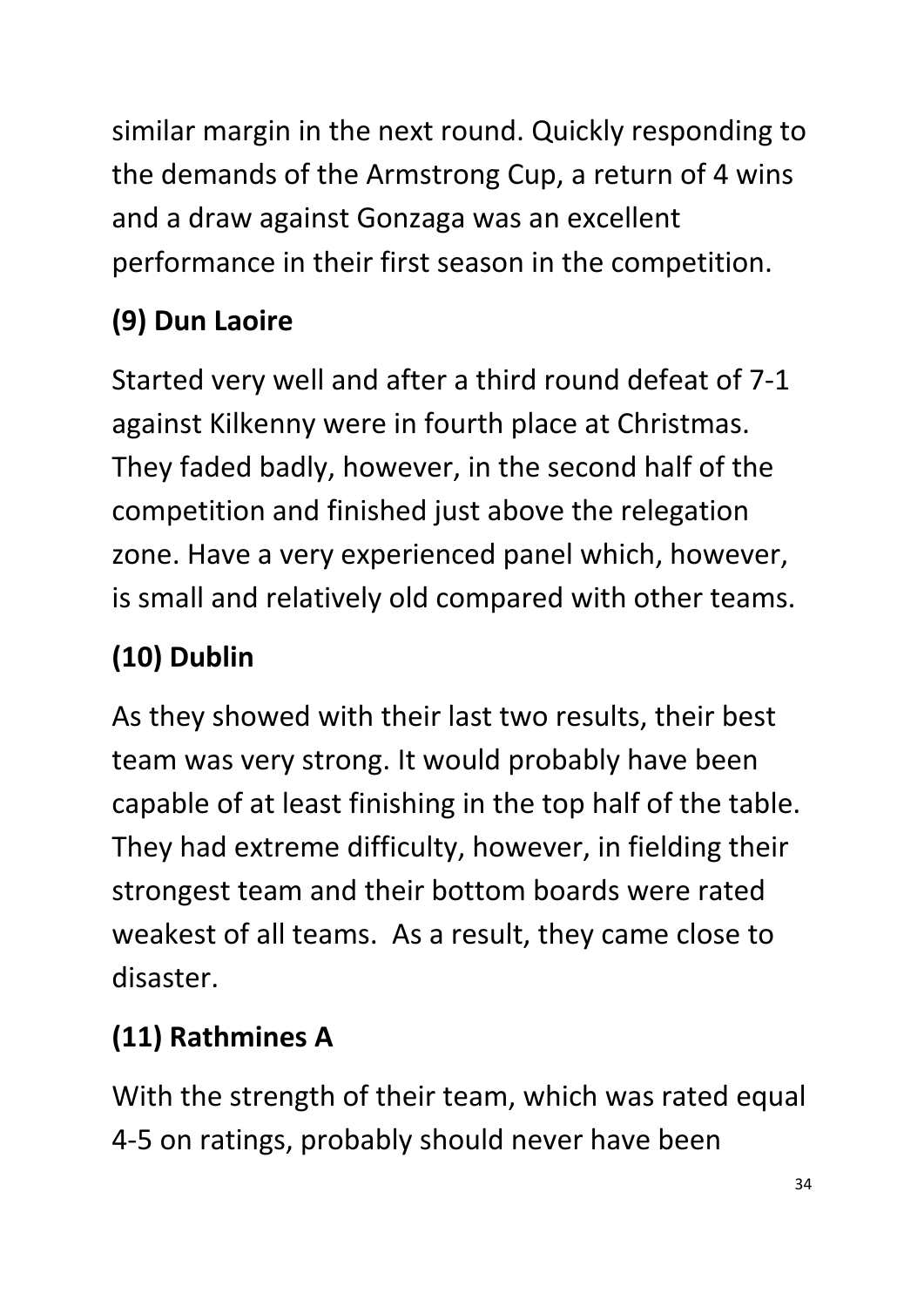involved in any relegation battle. Had some very disappointing results, however, especially with their bottom boards. A disastrous last round defeat against St. Benildus, due partly to an understrength team and an unfortunate walkover conceded, sealed their fate.

#### **(12) Rathmines B**

Their bottom boards performed credibly but they were heavily outrated on their top boards and their overall rating average was 123 points behind the next weakest team. Despite their best efforts, they gradually fell behind the rest of the field and it was clear from a few rounds out that they would be relegated.

# **5. Conclusion**

43. At times the compilation of the above statistics was somewhat laborious and tedious and took much longer than originally anticipated. I hope, however, that it will be helpful to clubs generally. When analysed carefully, I think it will enable them to draw conclusions from their results, to assess their strengths and weaknesses, and to take the necessary steps to improve their performance in next year's Armstrong Cup.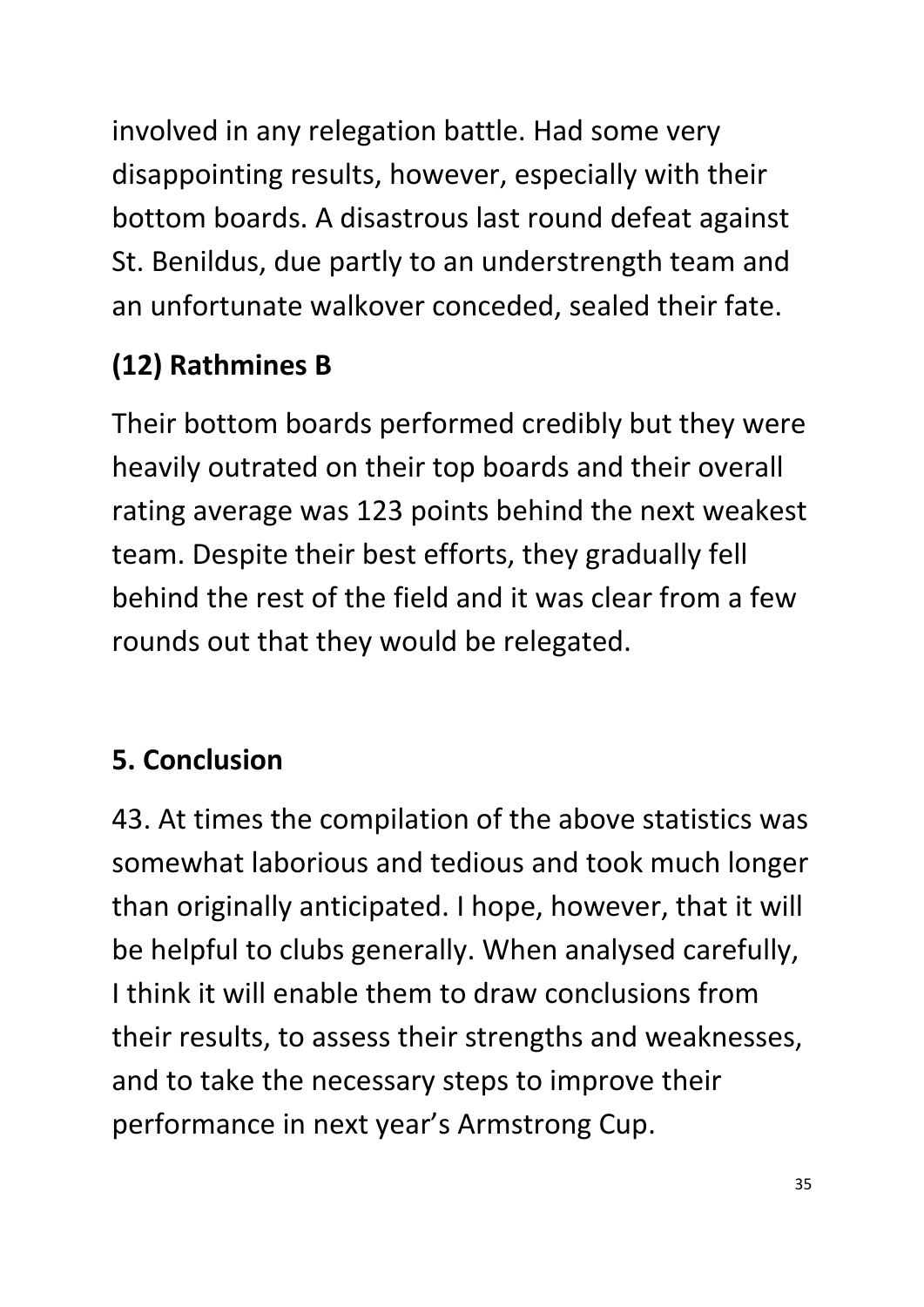44. As indicated earlier, all conclusions and comments are solely my own

Paul Cassidy (placassidy@eircom.net)

15 April 2013

#### **ADDENDUM**

45. Gerry Smith of Balbriggan made the interesting suggestion that details should be given to indicate the success of clubs in fielding their strongest teams and he provided the following statistics in this regard:

- the average rating of the top 8 players used by each club in the Armstrong Cup (A);
- -the overall average rating of each team ( see paragraph 28 of this document) (B);
- -B expressed as a percentage of A to indicate the success of clubs in fielding their strongest teams.

46. The following table sets provides the relevant statistics: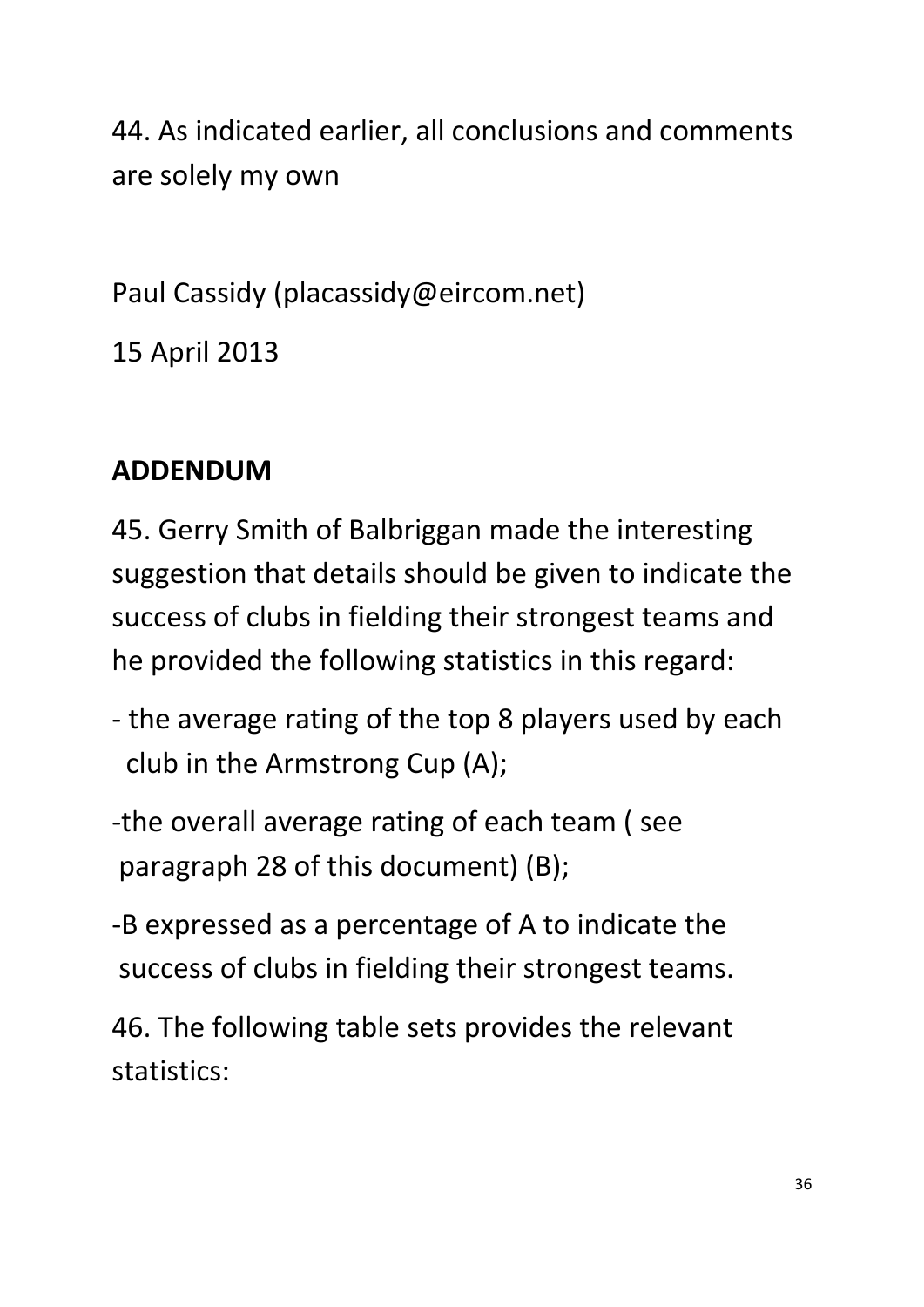| Club               | <b>Overall Average</b> | <b>Average Top 8</b> | %    |
|--------------------|------------------------|----------------------|------|
| Dun Laoire         | 1,824                  | 1,838                | 99.2 |
| Phibsboro          | 1,992                  | 2,035                | 97.9 |
| Elm Mount          | 1,906                  | 1,957                | 97.4 |
| <b>Rathmines B</b> | 1,666                  | 1,711                | 97.4 |
| <b>Balbriggan</b>  | 1,793                  | 1,846                | 97.1 |
| Gonzaga            | 1,966                  | 2,048                | 96   |
| St. Benildus       | 1,840                  | 1,922                | 95.7 |
| <b>Bray</b>        | 1,871                  | 1,958                | 95.6 |
| Trinity            | 1,836                  | 1,936                | 94.8 |
| <b>Rathmines A</b> | 1,871                  | 1,981                | 94.4 |
| Dublin             | 1,826                  | 1,975                | 92.5 |
| Kilkenny           | 1,789                  | 2,059                | 86.9 |

47. A note of caution about some of these figures. Kilkenny are the least successful team in fielding their strongest 8 players. This is because 2 of their 3 players rated over 2,300 played only once each and the other on only a few occasions when Kilkenny needed results to avoid the danger of relegation. The figures,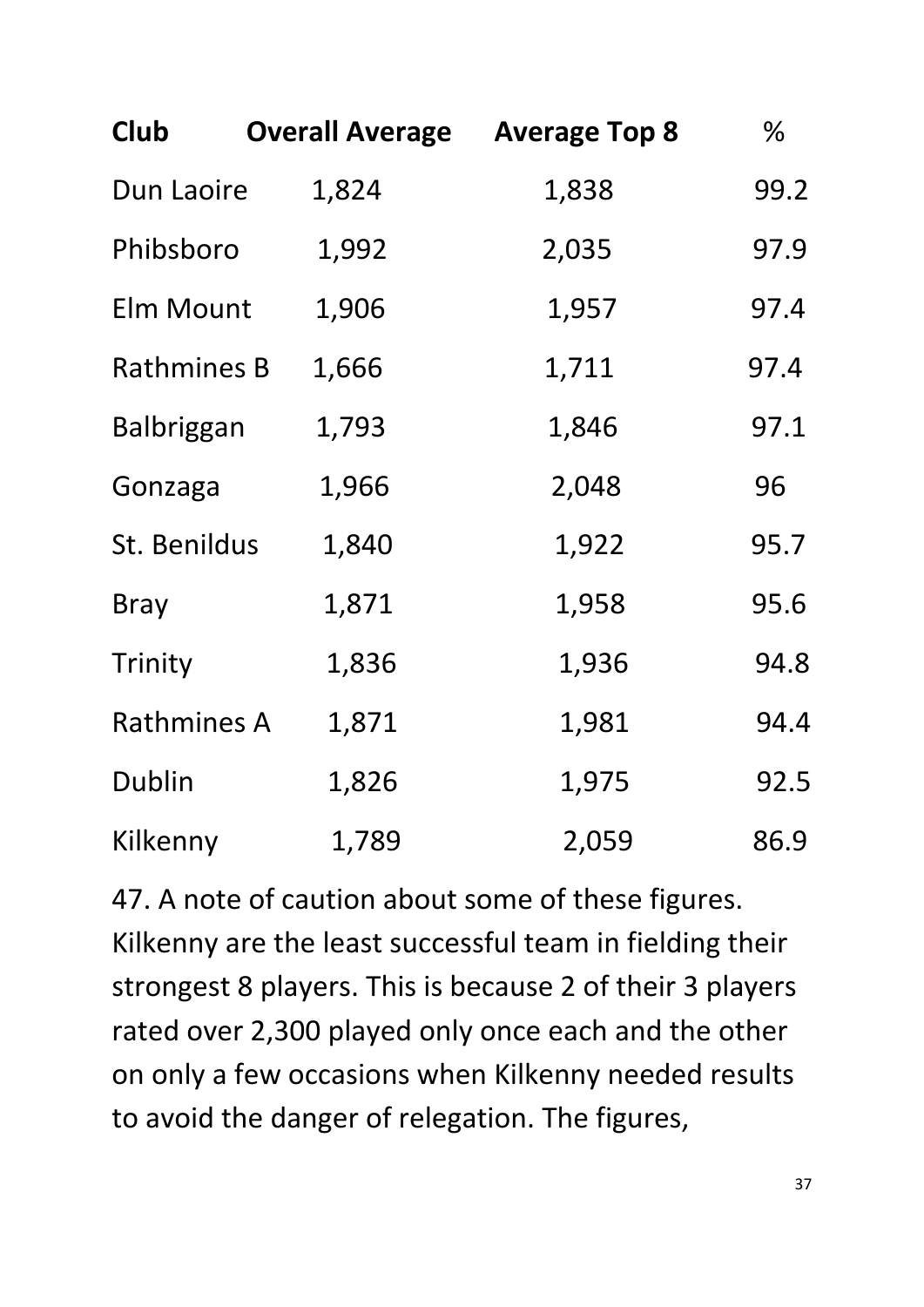therefore, are somewhat misleading in their case if, as appears likely, Kilkenny had decided to hold these players "in reserve" and only to field them in case of need.

48. Nevertheless, the figures give a good general picture of the success of clubs in getting out their strongest team. Dun Laoire were by far the most successful club in that regard, followed by Phibsboro and (jointly) Elm Mount and Balbriggan. Apart from Kilkenny, Dublin and Rathmines A were least successful in fielding their strongest players and this was undoubtedly a significant factor in their finishing positions.

50. It will be noted that, in terms of the average rating of their top 8 players, the strongest three clubs were Kilkenny, Gonzaga and Phibsboro in that order. This was a somewhat surprising statistic to me; I had thought that Phibsboro were the strongest team in this year's Armstrong. They were in regard to teams fielded but they were somewhat behind both Kilkenny and Gonzaga on the strength of their top 8 boards.

49. There is one other statistic which may be of interest. Paragraph 28 above has given the overall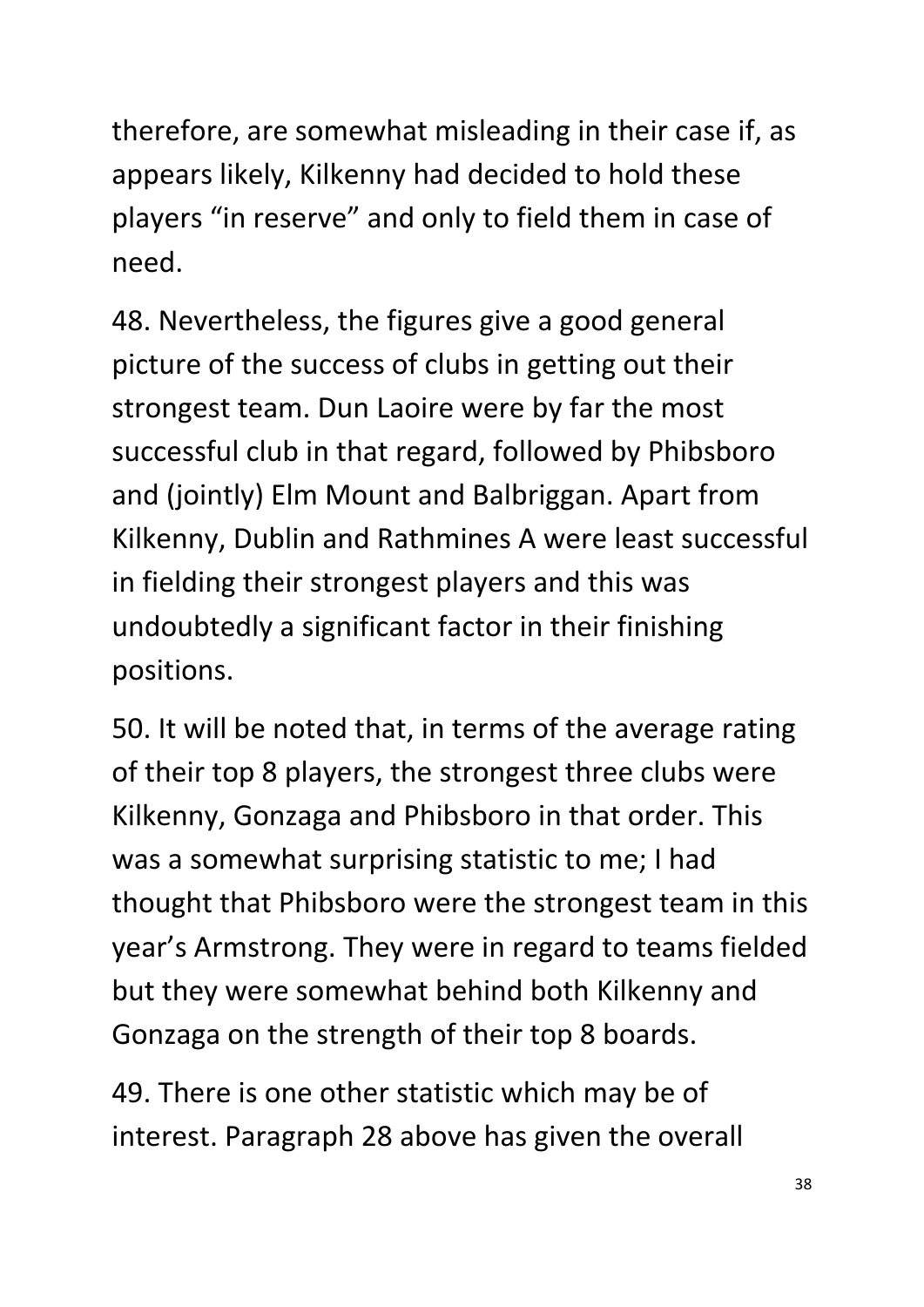strength of each team in terms of overall rating average. The following table gives a more detailed picture of relative strengths by setting out for each club the numbers of players on their playing panel and the number of such players rated over 2,000. The table is given in order of finishing positions in the Armstrong:

| Club               | <b>Playing Panel No.</b> | $2,000+$       |
|--------------------|--------------------------|----------------|
| Phibsboro          | 14                       | 4              |
| Gonzaga            | 13                       | 5              |
| <b>Elm Mount</b>   | 14                       | $\overline{2}$ |
| St. Benildus       | 15                       | 3              |
| <b>Bray</b>        | 17                       | $\overline{2}$ |
| Trinity            | 16                       | 3              |
| Kilkenny           | 16                       | 3              |
| <b>Balbriggan</b>  | 12                       | 0              |
| Dun Laoire         | 10                       | 1              |
| <b>Dublin</b>      | 19                       | 4              |
| <b>Rathmines A</b> | 20                       | 4              |
| <b>Rathmines B</b> | 14                       | 0              |